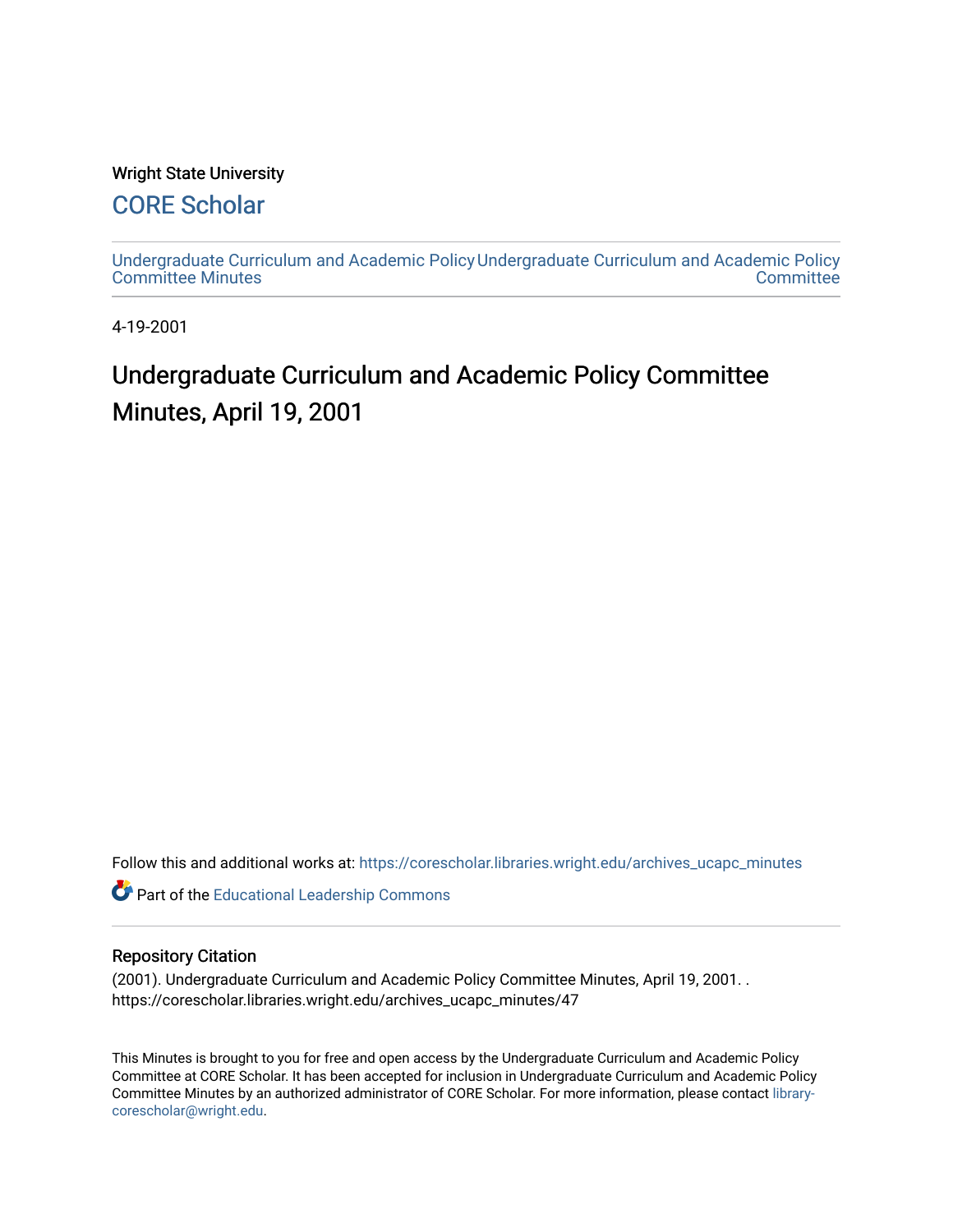# **Undergraduate Curriculum and Academic Policy Committee**

# **Minutes of April 19, 2001 Meeting**

**Present:** Jeanne Fraker, Janice Gabbert, Jennie Gallimore, Joe Law, Jan Maxwell, Richard Mercer, Patricia Renick, Tom Sav, Tim Wood. Guests from the COLA: Mary E. Mazey, Sharon Nelson, Carol Nathanson, Ed Fitzgerald, Gary Pacernick.

# **Approved Minutes** of March 12 UCAPC Meeting

# **Report of the Writing Across the Curriculum Committee**

Joe Law, WAC Coordinator, submitted his report via e-mail. The WAC Committee met on Friday, April 6, 2001. The agenda consisted of a brief report on the student focus group conducted at the end of the previous quarter and a discussion of whether accommodations in addition to the independent writing project might be needed for returning students who need to complete two WI courses in the major. No action was taken on the discussion.

# **Unfinished Business**

Process, Procedures, and Guidelines for New Programs & Program Changes

The committee finalized work on integrating the Ohio Board of Regents procedures and guidelines for reviewing and approving new major degree programs into the WSU internal curriculum review and approval processes. Presently, our internal requirements do not substitute for the OBR requirements. As a result, departments, colleges, or schools initiating new programs are burdened with following two different review and approval paths with different requirements. That unnecessarily inhibits timely implementation of new programs. The committee's revision is intended to correct the above problems and accelerate the review and approval process. At the same time, the committee took the opportunity to revise the policies, procedures, and guidelines for proposing new minor programs and new certificate programs, as well as the same for proposing changes to existing programs.

The complete proposal to be submitted to the Faculty Senate is available for review at:

<http://www.wright.edu/ucapc/newguide/process.htm>

The proposed changes would replace the current procedures and guidelines available at::

<http://www.wright.edu/ucapc/process/process.htm>

# **Course Inventory and Modification Requests**

COLA: CHI 111 (one-time, approved by chair during spring break)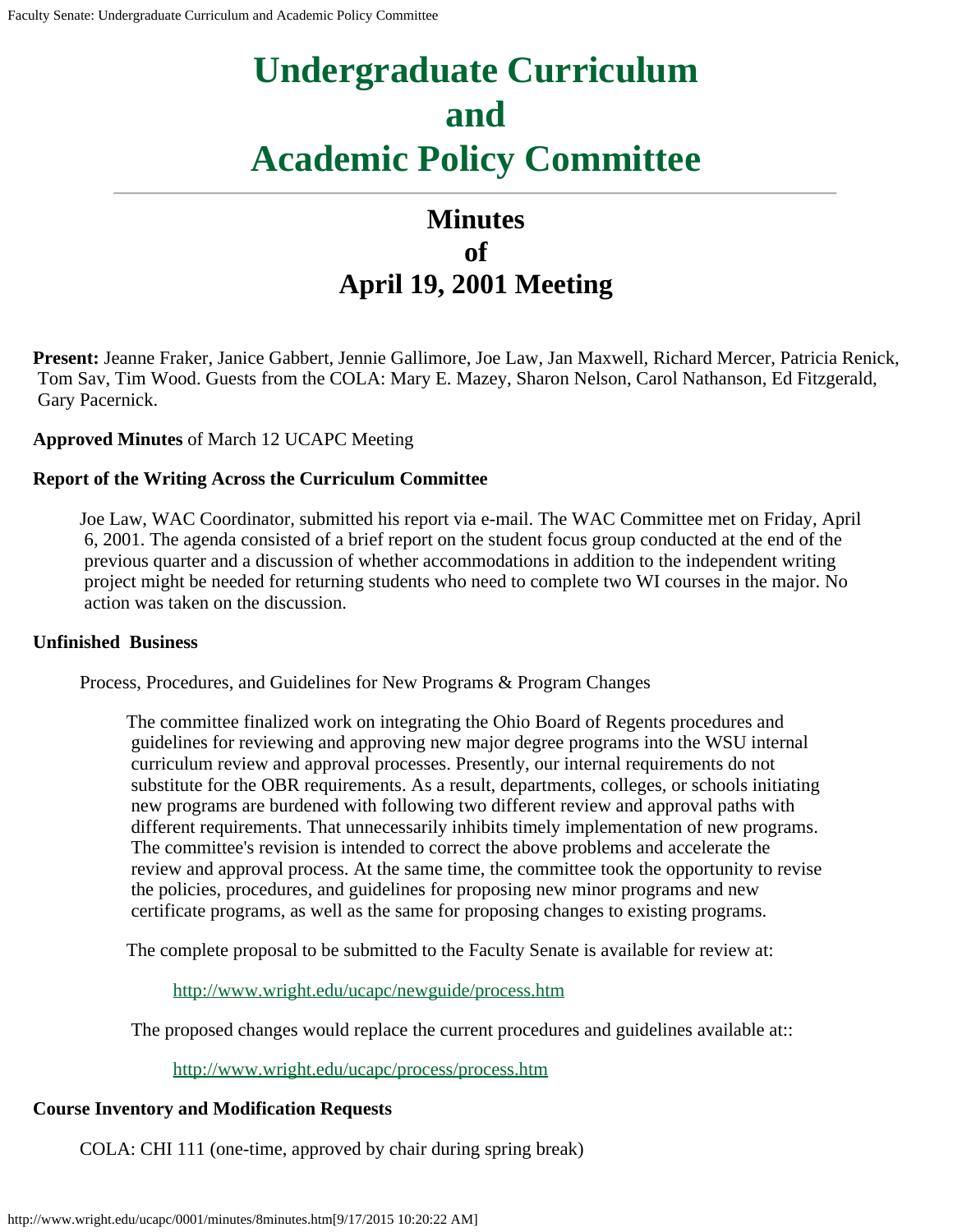# **CEHS**

Approved Course Inventories: ED 407 Approved Course Modifications: HED 432, OA 201, OA 202, OA 203, OA 210, OA 301, OA 411, OA 401

# COBA

Approved Course Modifications: MS 438

# COLA

Approved Course Inventories: SOC 300, PLS 461, SOC 422, SOC 457, SOC 459

# CONH

Approved Course Modifications: NUR 304, NUR 498

# COSM

Approved Course Inventories: PHY 346, PHY 445, PHY 446, PHY 447, SM 446

Approved Course Modifications: PHY 461 Enrollment Restriction as "Instructor Permission Required After Term Begins" :MTH 102, MTH 126, MTH 127, MTH 128, MTH 129, MTH 130, MTH 131, MTH 143, MTH 145, MTH 228, MTH 229, MTH 230, MTH 231, MTH 232, MTH 233, MTH 243, MTH 244, MTH 253, MTH 257, STT 160, STT 264, STT 265

#### **New Programs**

Approved the COLA Liberal Studies Major Proposal (B.A.):

General Education 57 hours College of Liberal Arts Foreign Language 20 hours Research Methods 12 hours Major (60 hours) Core 24 horus Concentration 36 hours Electives 23 hours Total 192 hours

> The proposal is available to view and print as a PDF File: (without appendicies to the proposal) [Liberal Studies Major Proposal \(B.A.\)](#page-4-0) Also, the proposal is available for review (with all appendices) in the Faculty Office.

Approved the COLA Criminal Justice Major Proposal (B.A.)

General Education 57 hours Foreign Language/Research Methods 24-32 hours Criminal Justice Core Requirements 20 hours Criminal Justice Foundation Areas 36 hours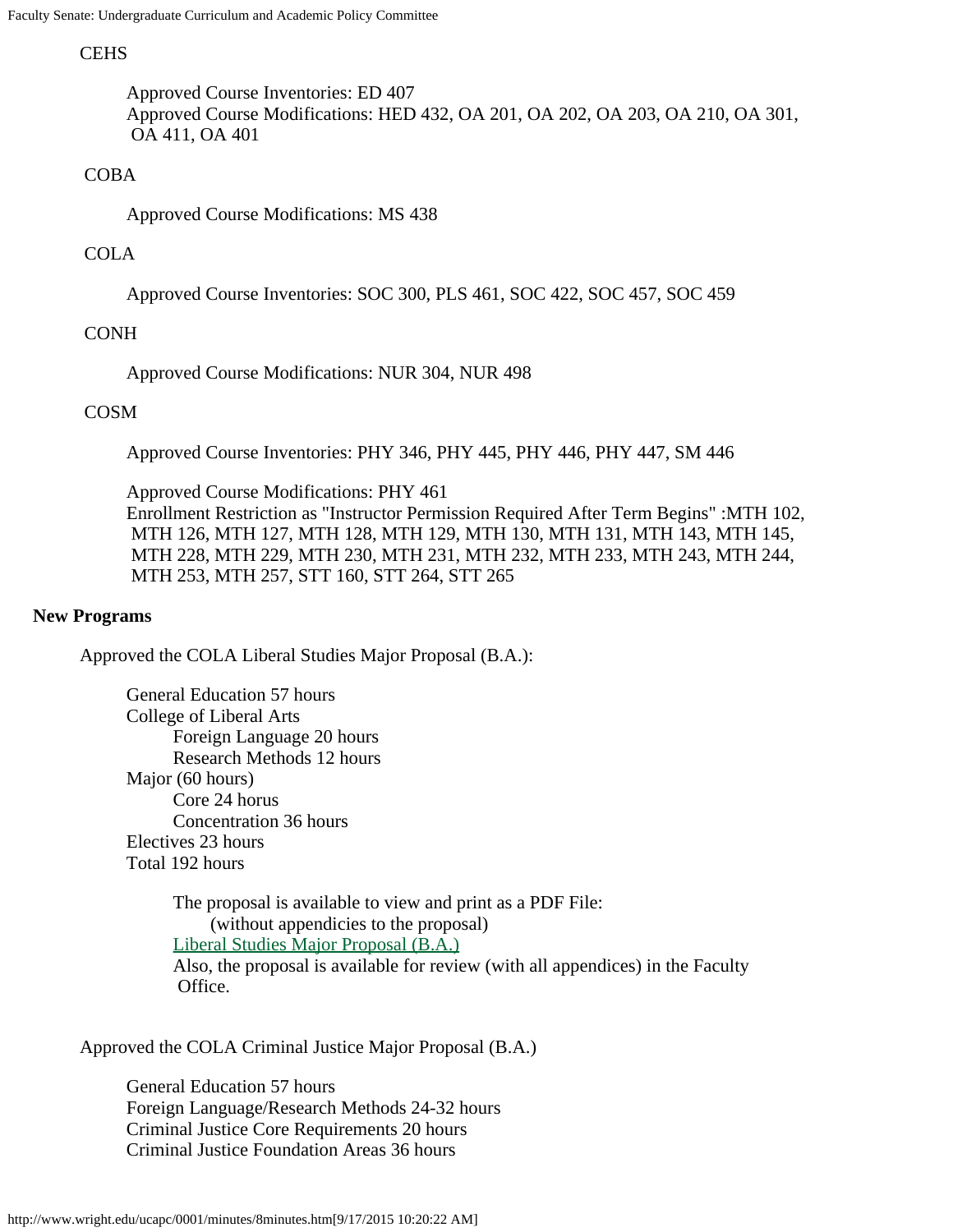Faculty Senate: Undergraduate Curriculum and Academic Policy Committee

.

 (3 courses from each area: Behavior, Institutions, Law) Criminal Justice Electives 12 hours General Electives 35 hours Total 192 hours

> The proposal is available to view and print as a PDF File (without appendicies to the proposal) [Criminal Justice Major Proposal \(B.A.\)](#page-11-0) Also, the proposal is available for review (with all appendices) in the Faculty Office.

**Scheduled Meetings:** The committee scheduled its final meeting for the academic year for May 22 at 3:00. As such, the committee wishes to inform all colleges, schools, and academic units that **any curricular matters to be reviewed by UCAPC at their final meeting this academic year must be received by noon May 15**. Curricular matters received after this will be forwarded to next year's committee for consideration in October 2001

**[UCAPC HOME](http://www.wright.edu/ucapc/index.htm)**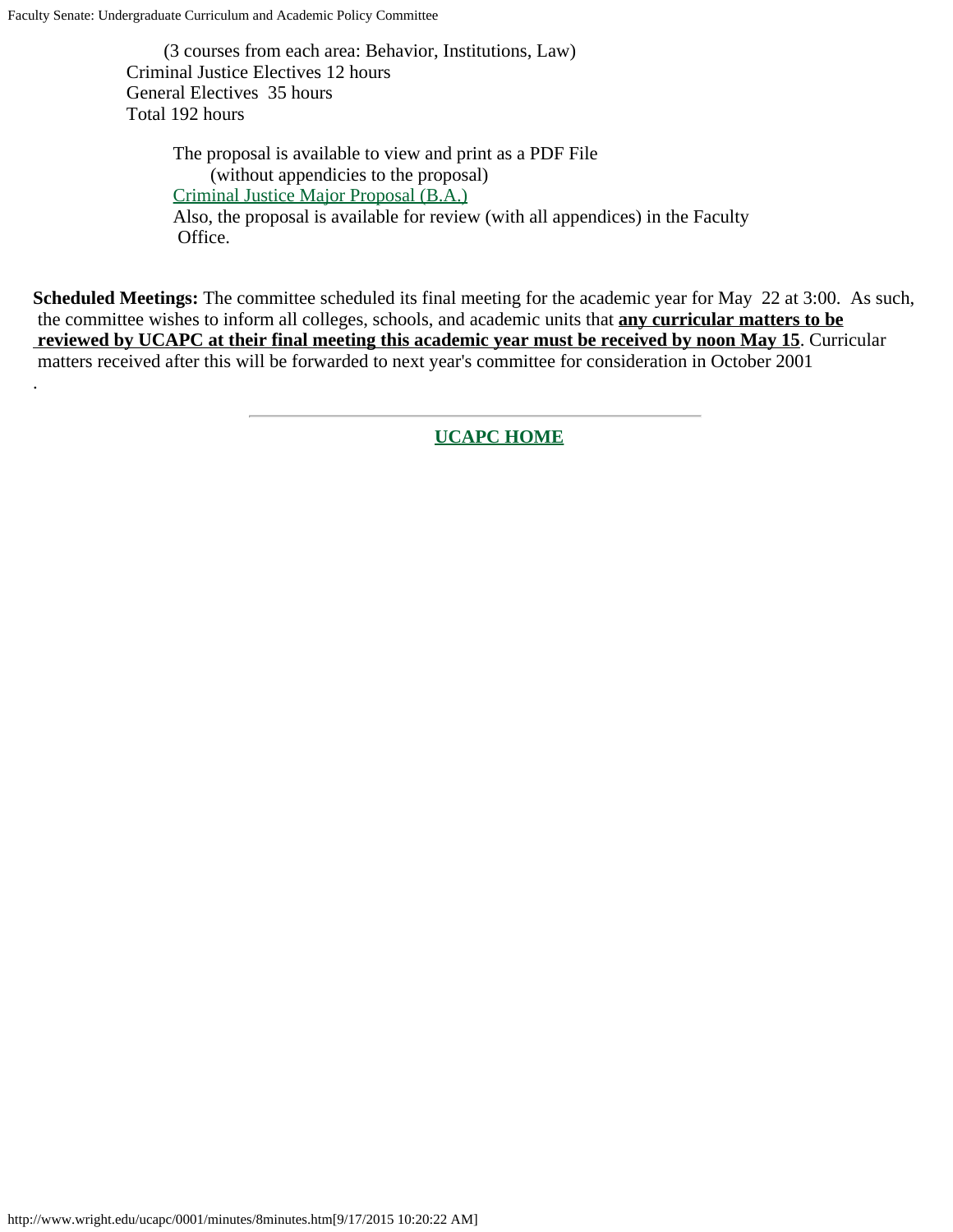# <span id="page-4-0"></span>I. Proposal for a New Degree Program

#### Title: B.A. in Liberal Studies

Location: Dayton Campus and Lake Campus

#### II. Objectives of the Program

This is a proposal for a new major in Liberal Studies, leading to a B.A. degree. The program was designed for people who are having difficulty finding an existing major tailored to their interests and/or are seeking a more interdisciplinary educational experience than is currently available. Similar programs—both undergraduate and graduate—exist in many colleges and universities throughout North America. Additionally, such a program at WSU is a direct response to a recommendation made by University College to encourage timely movement of students into appropriate majors.

Prior to the drafting of this proposal, the College of Liberal Arts did a web search and uncovered 46 liberal studies programs for both undergraduate and graduate students. Most of these programs listed goals one would expect from a broad-based liberal arts education. For example, the web site for the University of Delaware said the following:

A liberal studies degree focuses on the history of ideas and the connection between fields of learning, encouraging a multidisciplinary approach to knowledge. In the job, students with these degrees offer future employers the ability to analyze issues from a global perspective, to think critically, and to envision creative solutions to old problems. As interdisciplinary generalists with enhanced communications skills, graduates of these programs possess a capability valued by all employers: the flexibility to adapt to rapidly changing political and economic environments. …. Students with the ability to think critically, to analyze or synthesize information, and to express themselves well orally and in writing have a solid foundation for future studies or for the job market.

The web page for Antioch Seattle identified five core competency areas addressed in its liberal studies program:

Communicating: Ability to communicate effectively, both orally and in writing.

Thinking: Ability to critique ideas, to be self-reflective, to respond creatively to the ideas and experiences of others and to analyze, synthesize and evaluate ideas and information.

Understanding Self: Ability to reflect on the question of relationships: between yourself and others; between personal values and actions; between your understanding of self and what you see as "your work in the world."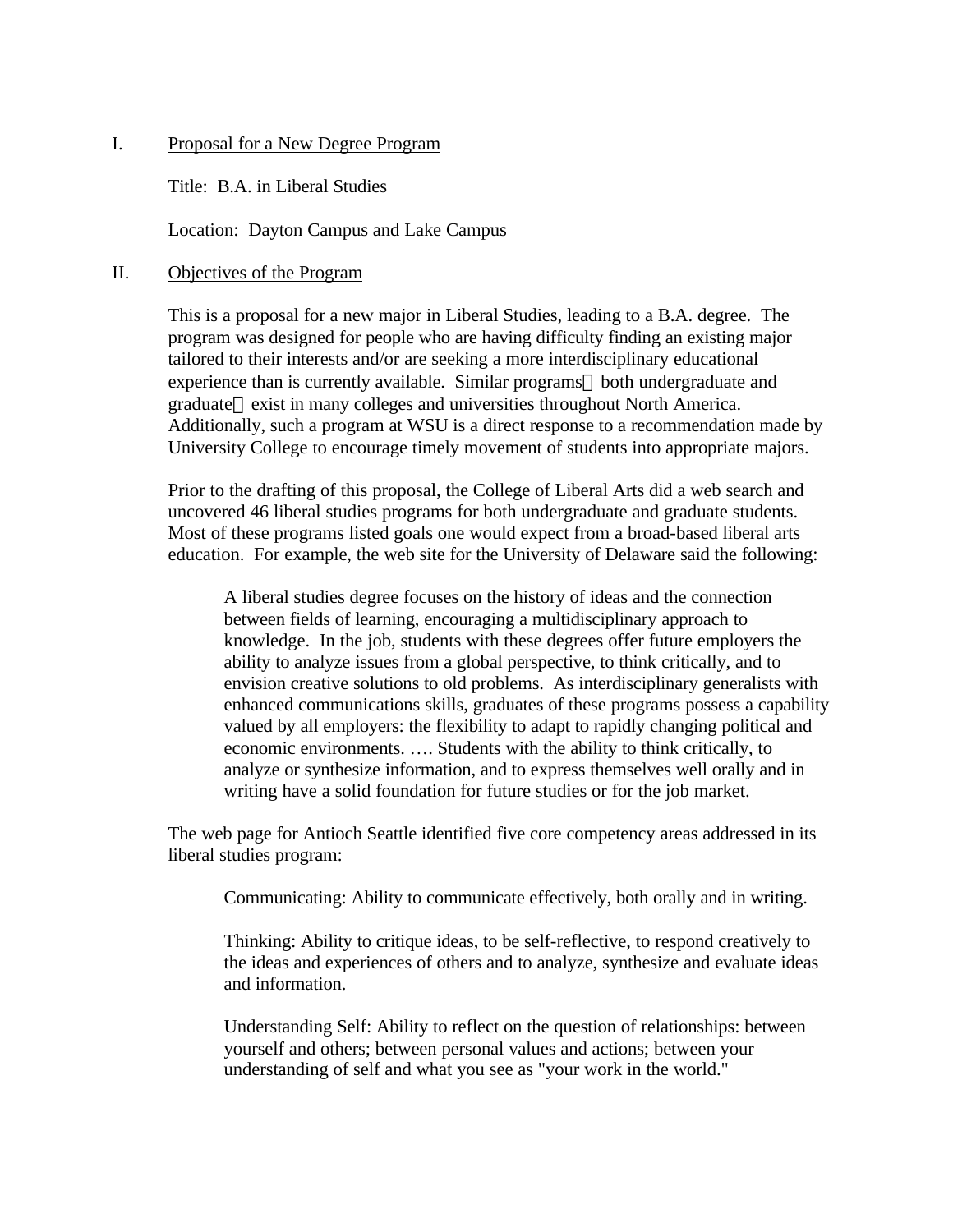Understanding Society: Ability to understand the dynamic social forces affecting your community, the nation and the world through study in such areas as history, economics, politics, social studies, and cultural studies.

Integrating Theory and Practice: Ability to understand the dynamic relationship between theory and practice.

The objectives expressed in the above two quotations are laudable and representative of the genre of liberal studies in general. The actual curricula of such programs vary considerably; there is no one model for attaining the objectives. The curriculum that we have designed for this program will fulfill these general objectives, while reflecting our own needs and the existing academic resources in our own College of Liberal Arts.

The three broad Liberal Arts constituencies comprising this program are the humanities, the fine arts, and the social sciences. The boundaries between the three constituencies are not always easy to discern, but in general, the fine arts include courses offered by the departments of Art and Art History, Music, and Theatre Arts. The humanities consist of Classics, Communication, English Language and Literatures, History (which can also be classified as a social science), Modern Languages, Philosophy, and Religion. The social science departments include Economics, Political Science, Social Work, Sociology and Anthropology, and Urban Affairs and Geography.

#### III. Rationale and Need for the Program

The Liberal Studies program will be an interdisciplinary major offered by the College of Liberal Arts. It is designed for students who are having difficulty finding an existing major tailored to their specific academic interests and/or are seeking a more interdisciplinary educational experience than is available with a traditional major.

The initial impetus for this program was a report from University College dated January 18, 2000, entitled, "University College Recommendations for Addressing Perceived Barriers to the Timely Movement of Students into Appropriate Majors." As of Fall 1999, there were 4,732 students in the college. Of these, 1,056 were sophomores, 429 juniors and 164 were seniors. (These figures exclude Lake Campus and non-degree students.) Excluding new freshmen, their overall GPA was 2.41. Of these, 1,062 are undecided about their major and many of the others may desire a major such as Business or Education, that requires a 2.5 GPA for admission, which the student has not attained.

Among those designated as Liberal Arts majors but still in University College the average GPA is 2.32. There are 437 freshmen, 124 sophomores, 68 juniors, and 42 seniors. While many of them were Liberal Arts−undecided, others may be trying to enter majors like communications and social work with GPA or other admissions requirements higher than the 2.0 for most Liberal Arts majors. In short, there appear to be many students who cannot be admitted to their major of choice or have not yet chosen a major but whose GPAs are above 2.0, and so are in good academic standing.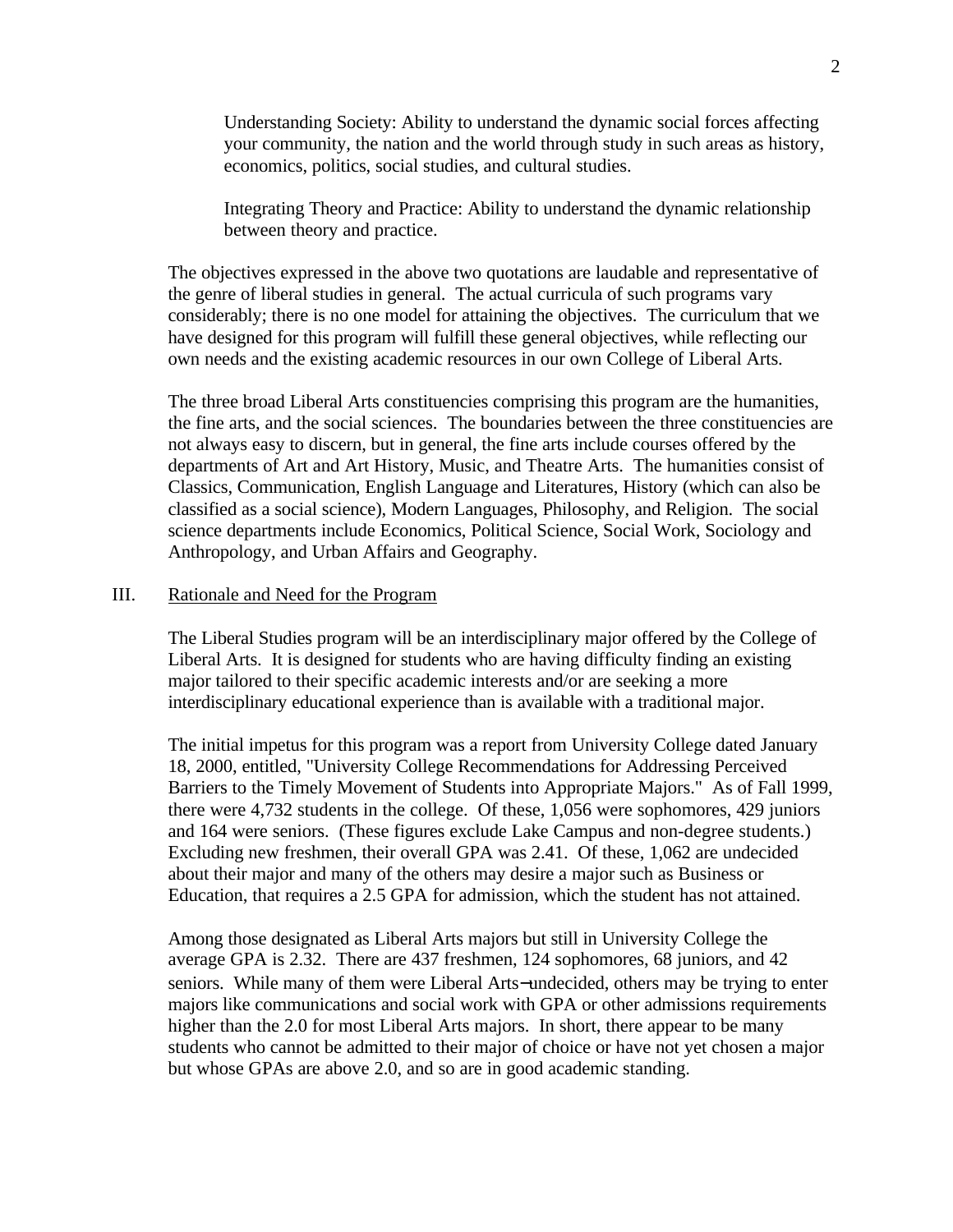These students in good standing who have not selected a major are candidates for a Liberal Studies program. One can assume that among these students are people who have not selected a major because they would prefer a wider choice of course opportunities than a traditional major would provide. Like many students, they would benefit from an expansion of the listing of available majors to include a major such as this with its increased flexibility in course selection.

It was recommended that the College of Liberal Arts create this Liberal Studies program to accommodate such students as well as some transfer students and others who simply want a broader or self-defined program in lieu of a traditional major. In fact, though we have no way of knowing exactly how many people fall into the last category, they represent the groups that other Liberal Studies programs elsewhere are designed to attract and, of course, this program reflects our faculty's shared belief in the benefits of a broadbased liberal arts education.

To further investigate the potential attraction of this program, a student survey was conducted in March, 2000. The findings were as follows:

Students having earned at least 24 credit hours and maintained at least a 2.0 cumulative GPA were surveyed. Of the 34 returned questionnaires, five (14.7% of the students responding) said they were very interested in this program and another nine (26.5%) said they were somewhat interested.

We estimate a pool of 553 available students who have been in the University College one year and are in good academic standing. To extrapolate our survey's findings to the available student pool, we multiplied 553 by the 14.7% who, in our survey, were very interested in our program. We estimate, therefore, that 81 students would be very interested. When we add those who said they were somewhat interested to the 81 very interested, the total rises to around 228. There is no way to estimate how many of the 228 might select this major, but we feel secure that at least 81 of them will seriously consider it. Of these, we estimate 69 will be full-time and 12 will be part-time, reflecting the overall freshmen and sophomore pattern at Wright State. *These are current WSU students*. Assuming steady state enrollment at WSU over a four-year period, we estimate a maximum of 324 students in the program (81x4), but actual figures could well be smaller since not all expressing interest are likely to select this program*.* Thus, ample evidence exists to verify both the need for and the interest in a Liberal Studies degree program.

Within a fifty mile radius of Wright State, there are portions of three metropolitan areas (Dayton-Springfield, Cincinnati and Columbus) and scores of colleges and universities. The catalogs and/or web sites of fourteen four-year institutions in the region were reviewed for descriptions of Liberal Studies or similar programs. (Many call these programs "General Studies" – not to be confused with what we at Wright State call General Education which is sometimes referred to as General Studies at other institutions.)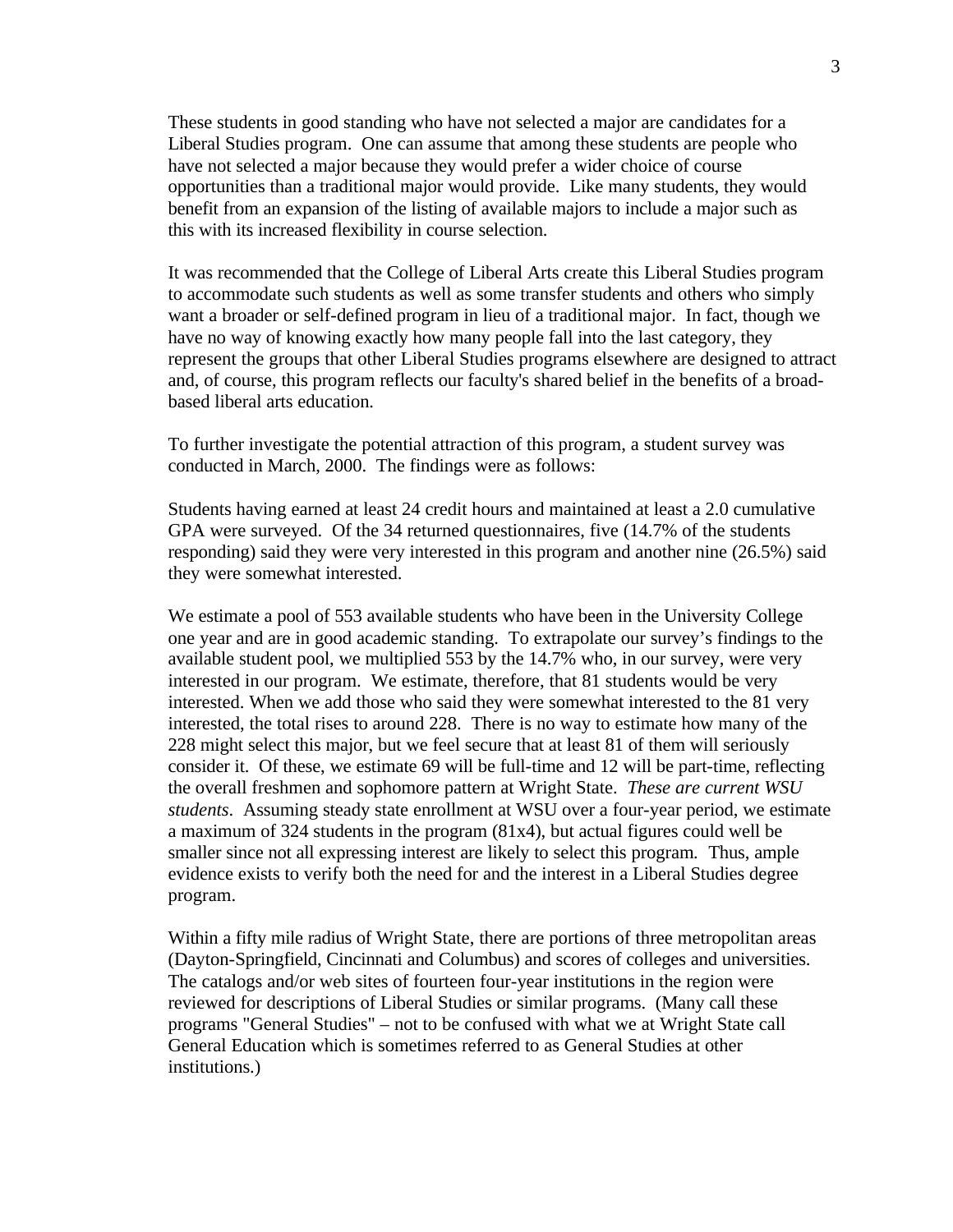Among the state-supported institutions, Miami University (Oxford) has its Western program through its School of Interdisciplinary Studies. This is based on the curriculum of Western College, which was once an independent Liberal Arts College but is now a part of Miami. Miami University also has a two-year associates program in General Studies, offered only at their Hamilton and Middletown branch campuses, for students who will then complete a traditional four-year degree program. The University of Cincinnati offers a Bachelor of Applied and General Studies for students already having applied or technical associates degrees. In structure and/or intent, the Miami and Cincinnati programs appear quite different from what we are proposing at Wright State. We found no Liberal Studies programs at Central State University or the Ohio State University.

The only other state-supported university in the region with a seemingly similar program is Wright State itself. For years we have offered a program called Selected Studies which differs from the program we are proposing in that the former is designed for students with a very definite educational objective not met by any existing major, whereas such an objective is not necessarily required in our Liberal Studies program. While a studentdefined Special Studies program is often interdisciplinary to some degree, it does not have the broader interdisciplinary base which spans the liberal arts disciplines represented in our proposed program.

Among the nine private colleges we reviewed, three have General Studies programs – Capital University, the University of Dayton (through its Adult Degree Advancement Program), and Urbana University. Three have Liberal Studies programs (Wilberforce University, Wilmington College, and Wittenberg University), and one, Xavier University, offers a degree in Liberal Arts in its adult program. Antioch and Cedarville appear to have no such programs. (Catalog descriptions of the programs cited will be appended to our final program proposal.)

Even if similar programs exist in the region, we do not view them as competitors. Liberal Studies at our institution will almost entirely draw students already enrolled at Wright State and should have little or no impact on our neighboring institutions and their resources. However, we are likely to attract those students in the geographic area we serve who are already interested in a Liberal Studies program but cannot afford a private college and/or had previously ruled out Wright State because such a degree program was unavailable here.

#### IV. Academic Planning

In WSU's 1998-2003 Strategic Plan, Vision 2020, (p. 29), it was directed that the then University Division be transformed into a freshman year University College with a goal of moving students into the academic colleges by the end of their freshman year. The report referred to in Part III above was a direct consequence of the creation and implementation of University College and this proposal is a direct consequence of that report.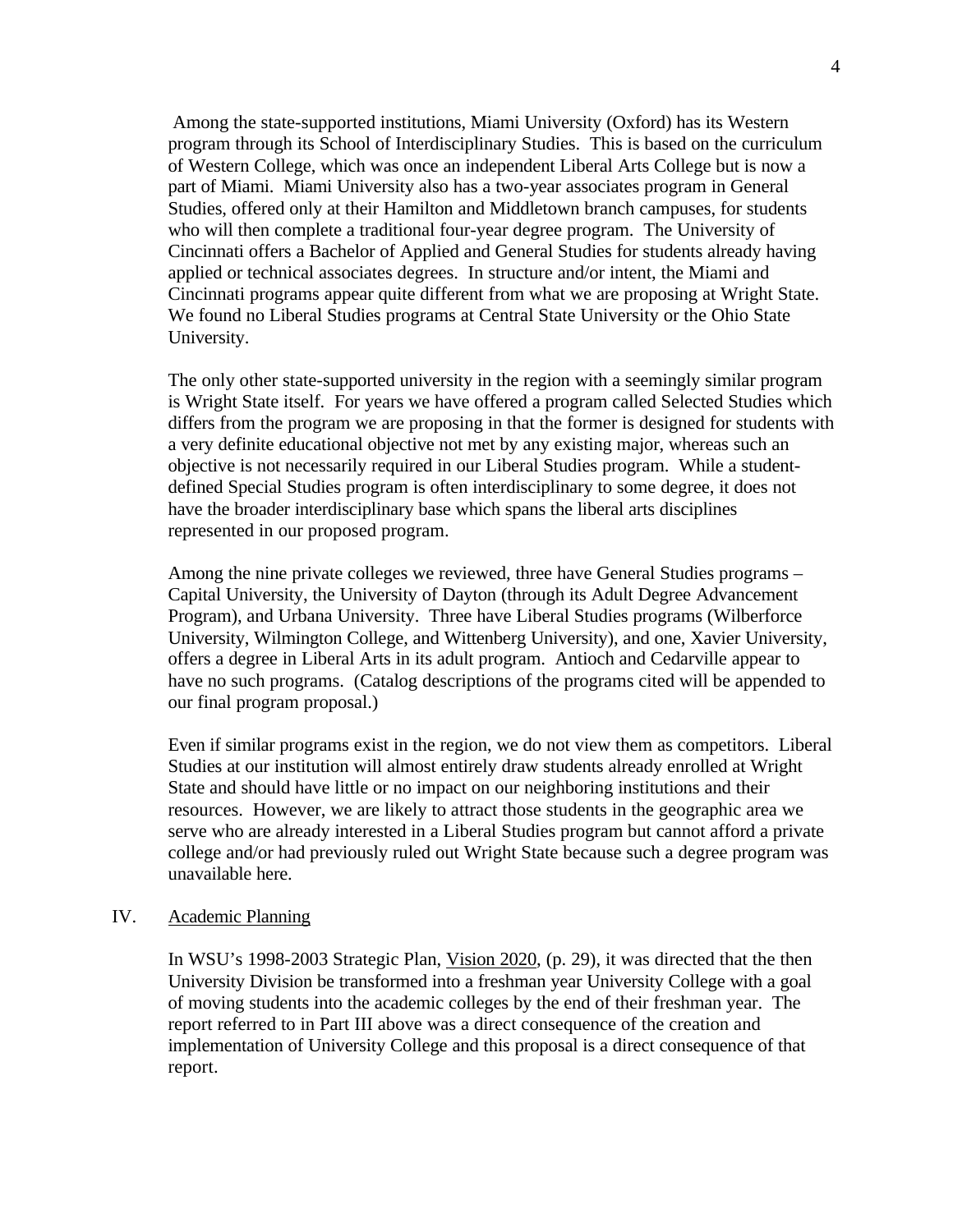Prior to submission to the Ohio Board of Regents, this proposal will have been reviewed and approved by the Liberal Arts College Curriculum Committee, the University Undergraduate Curriculum and Academic Policy Committee, the Faculty Senate, and will have received final approval from our Board of Trustees.

#### V. Academic Control

Upon attaining final university and OBR approval of this program, the Dean of the College of Liberal Arts will appoint a program director from within the college's current faculty. The director will work with a steering committee of faculty, including representatives from each of the three constituencies, also appointed by the dean.

#### VI. Curriculum

There are no specific required courses in this program. Students will first complete a core of eight hours (2 courses) in each of the three broad areas of humanities, fine arts, and social sciences. This is followed by a 36-hour concentration in one of the three areas—all of which are 300 and 400 level courses. This comprises the major.

The remaining 43 hours of coursework must include a minimum of 24 upper division hours, in order that students will earn at least 60 hours of 300 and 400 level courses, per College of Liberal Arts requirements. Of these 43 hours, 12 must be in coursework designed to enhance student employment or career advancement and will be chosen from a list of courses offered by a variety of colleges. (See Appendix C for sample programs in Art and Art History and pre-Law.)

Each student will also complete two courses in what we call interdisciplinary studies. These are existing courses that include material from more than one discipline, such as Women's Studies or International Studies, that require students to synthesize concepts from more than one field or methodology.

The remaining 23 hours are electives and may be from any department in the University. Careful advising will ensure that all prerequisites for courses will be met. The entire process will be carefully monitored by the program director and a committee of faculty representing all three constituencies. Initially there will be centralized advising, supervised by the program director and the College administration. When students shift to their concentration area, an advisor from that area (or discipline, if appropriate) will be selected from among the area's faculty. All students will prepare a program of study which must be approved by their advisor, the committee of faculty representing the three constituencies and the program director.

Students must also meet college foreign language and research methods requirements and the university's writing across the curriculum requirements.

This major requires 60 credit hours which is quite common in the college. Sixty out of 192 total hours is 31.25%, well within WSU guidelines. A cumulative 2.0 GPA is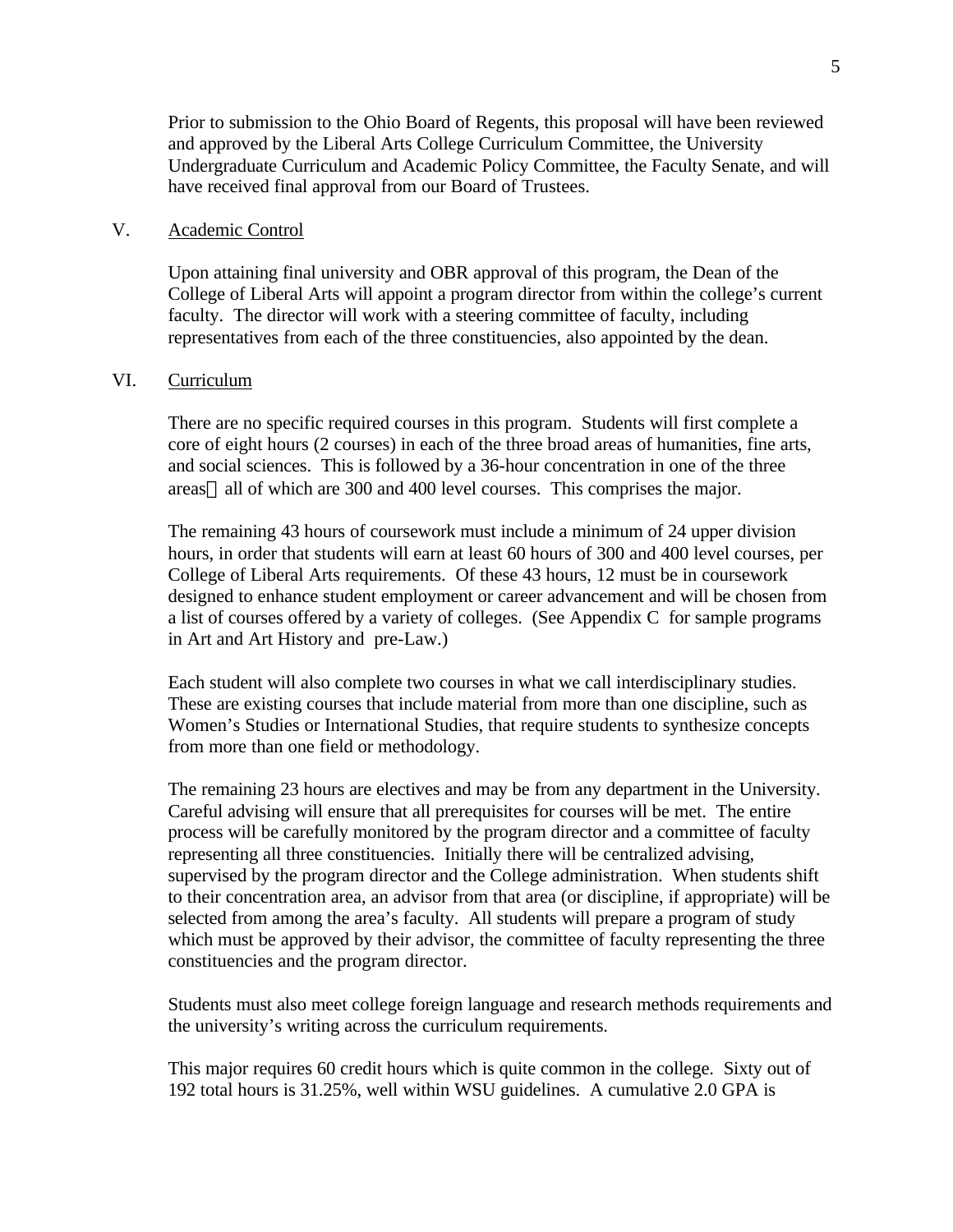required for admission to, long-term continuation in, and graduation from this program. The complete requirements for the program are summarized below:

#### **Summary: B.A. in Liberal Studies** − **Degree Requirements**

| <b>WSU General Education:</b>    | 57 hours  |
|----------------------------------|-----------|
| College of Liberal Arts:         |           |
| Foreign Language                 | 20 hours  |
| <b>Research Methods</b>          | 12 hours  |
| Major (see below):               | 60 hours  |
| <b>Related Requirements:</b>     |           |
| <b>Professional Component</b>    | 12 hours  |
| <b>Interdisciplinary Studies</b> | 8 hours   |
| Electives:                       | 23 hours  |
| <b>TOTAL</b>                     | 192 hours |

#### **Major:**

| $\frac{\text{Core}}{\text{24 hours}}$ : | Eight hours in each of the three Liberal Arts College       |  |
|-----------------------------------------|-------------------------------------------------------------|--|
|                                         | constituencies: Humanities, Fine Arts, and Social Sciences. |  |

2. Concentration (36 hours): These are *upper division* courses from within **one** of the three constituencies. Two of these courses must be writing intensive. These 36 hours may constitute a minor (or equivalent) within a single area or over several disciplines within the constituency. (At this point, the student's academic advisor should be from a department within the constituency or in the department offering the minor being sought.)

Note: For Related Requirements and Electives below, there are 43 remaining credit hours, of which at least 24 must be upper division, selected in consultation with the student's advisor.

#### 3. Related Hours:

- *Professional Component* (12 hours): These are courses which will enhance the student's chances for employment or career advancement, such as courses in Business, Communications, Computer Science, Education, Public Administration, etc. These will be selected from a list of approved courses developed in consultation with the departments or colleges offering them.
- *Interdisciplinary Studies* (8 hours): These are courses that transcend a single field of study. Examples include approved courses in African and African American Studies, International Studies, Women's Studies, and others selected from a list of courses approved by the program and developed in consultation with the departments or programs offering them.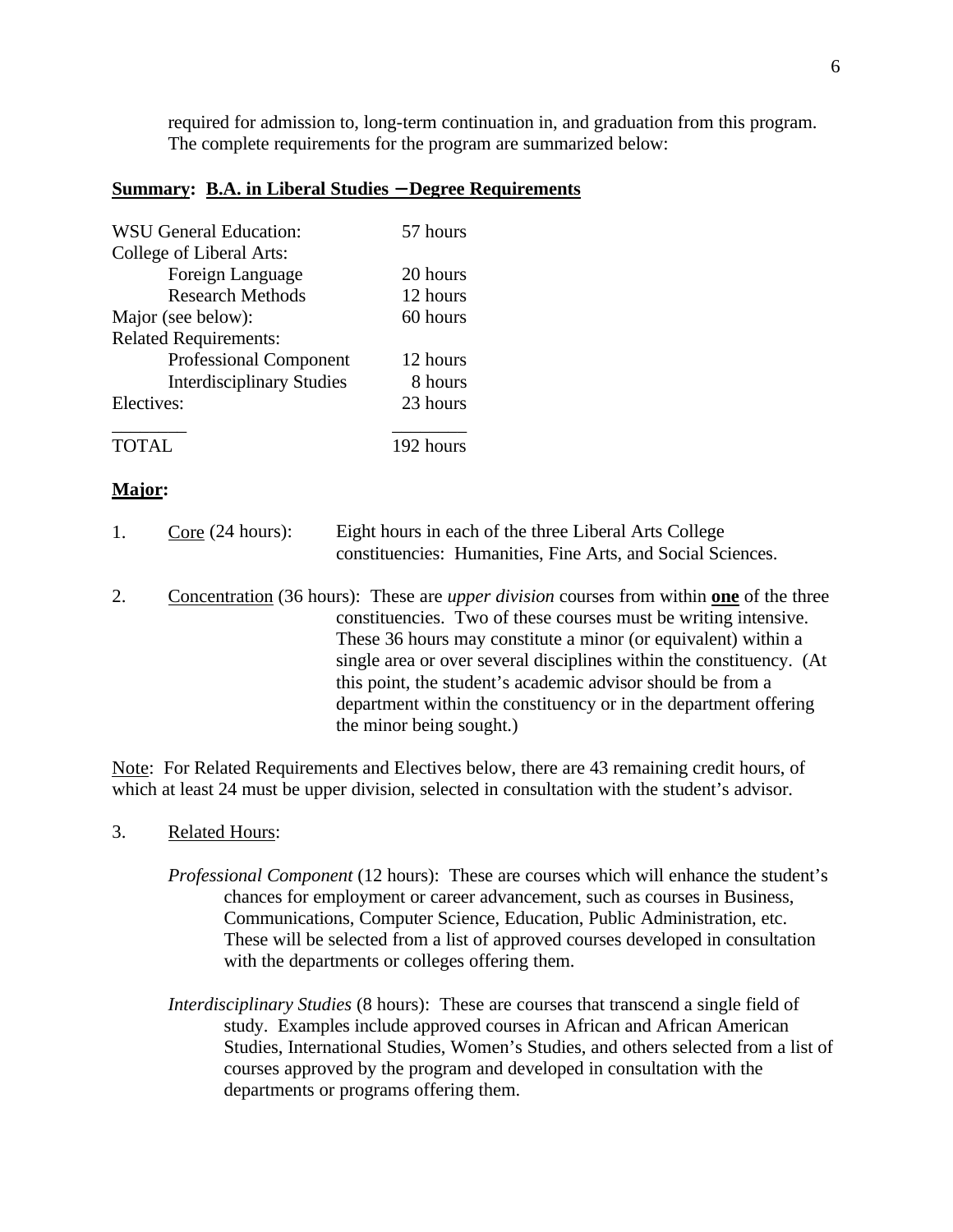4. Electives (23 hours): Courses selected by the student. These should include any needed prerequisites.

In addition to the University's normal program review process, the program director and the program's steering committee will provide ongoing program evaluation and report regularly to the dean of the college. The advising process will be regularly reviewed, since curricula will be student specific and care must be taken to ensure that all requirements for each student's timely graduation will be met.

# VII. Staffing Qualifications

This program makes use of existing university faculty, particularly those in the College of Liberal Arts. There are no faculty specific only to this program. Additional faculty to participating departments in the college would be based, as always, on programmatic and enrollment considerations.

# VIII. Facilities and Support Services

Facilities, faculty and support services will not be impacted overall, as the students are already attending the university and *are currently using existing resources*. Since these resources are sufficient for our existing academic programs, they will also be sufficient for our Liberal Studies degree, which makes use of the resources of the existing programs.

The University's Paul Laurence Dunbar Library would serve as the primary library supporting work in the proposed major. \Its holdings include over 634,000 volumes, 4,300 periodical subscriptions, and 4,000 videocassettes and other media. Students and faculty also have access to on-line borrowing of print and electronic resources through the University Libraries' membership in OhioLINK.

#### IX. Financial Resources

This program requires no new courses and no new faculty. The modest costs for computer, clerical and administrative personnel, and office space will be provided by the College of Liberal Arts. Advising will be done by current or future college faculty. No other resources are anticipated at this time.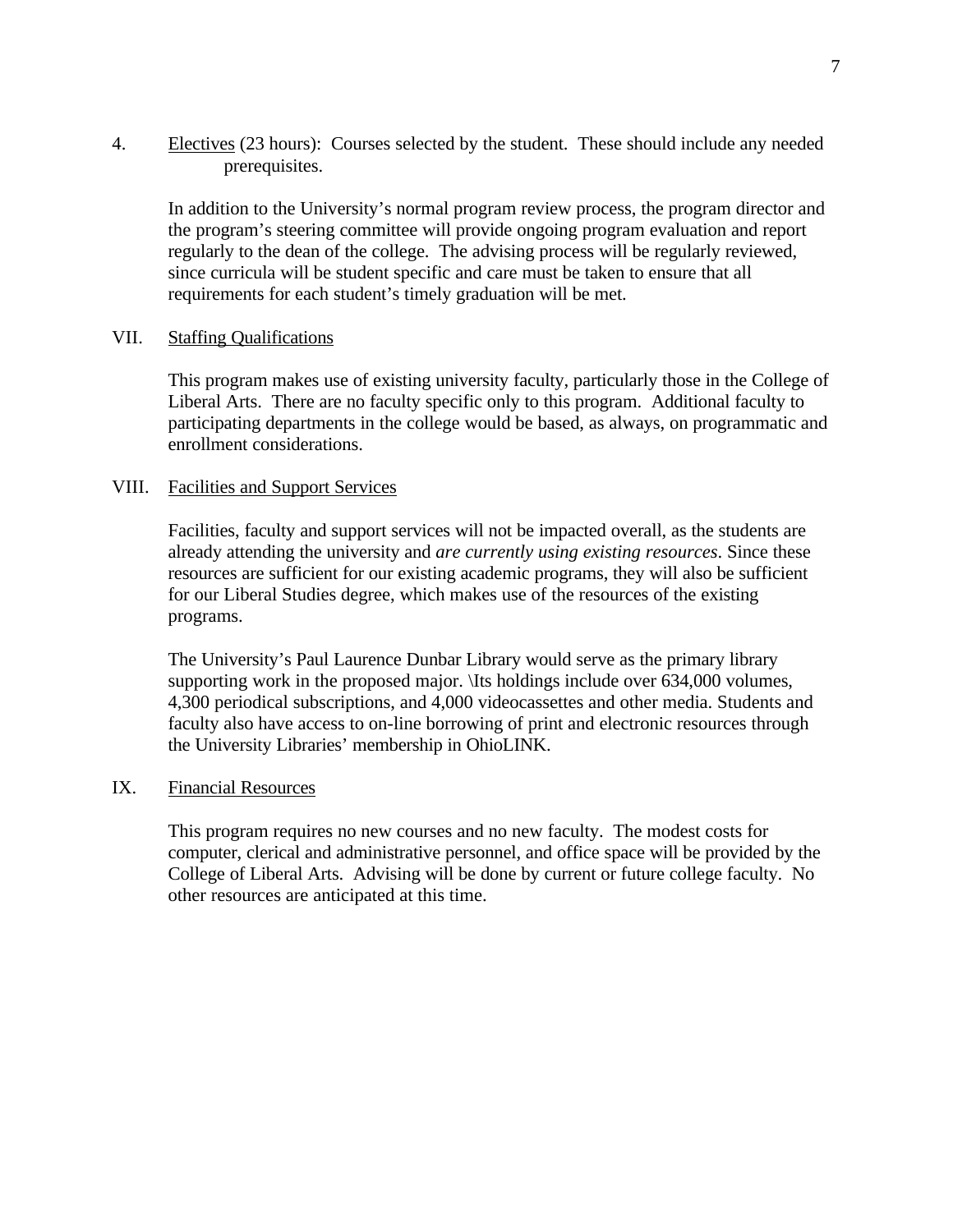# <span id="page-11-0"></span>**PROPOSAL FOR NEW DEGREE PROGRAM**

# **Bachelor of Arts in Criminal Justice**

**Submitted by:**

**The Criminal Justice Proposal Committee**

Dr. Marlese Durr – Sociology/Anthropology Dr. Jack Dustin – Urban Affairs and Geography Dr. Edward Fitzgerald – Political Science

# **College of Liberal Arts Wright State University**

**April 2001**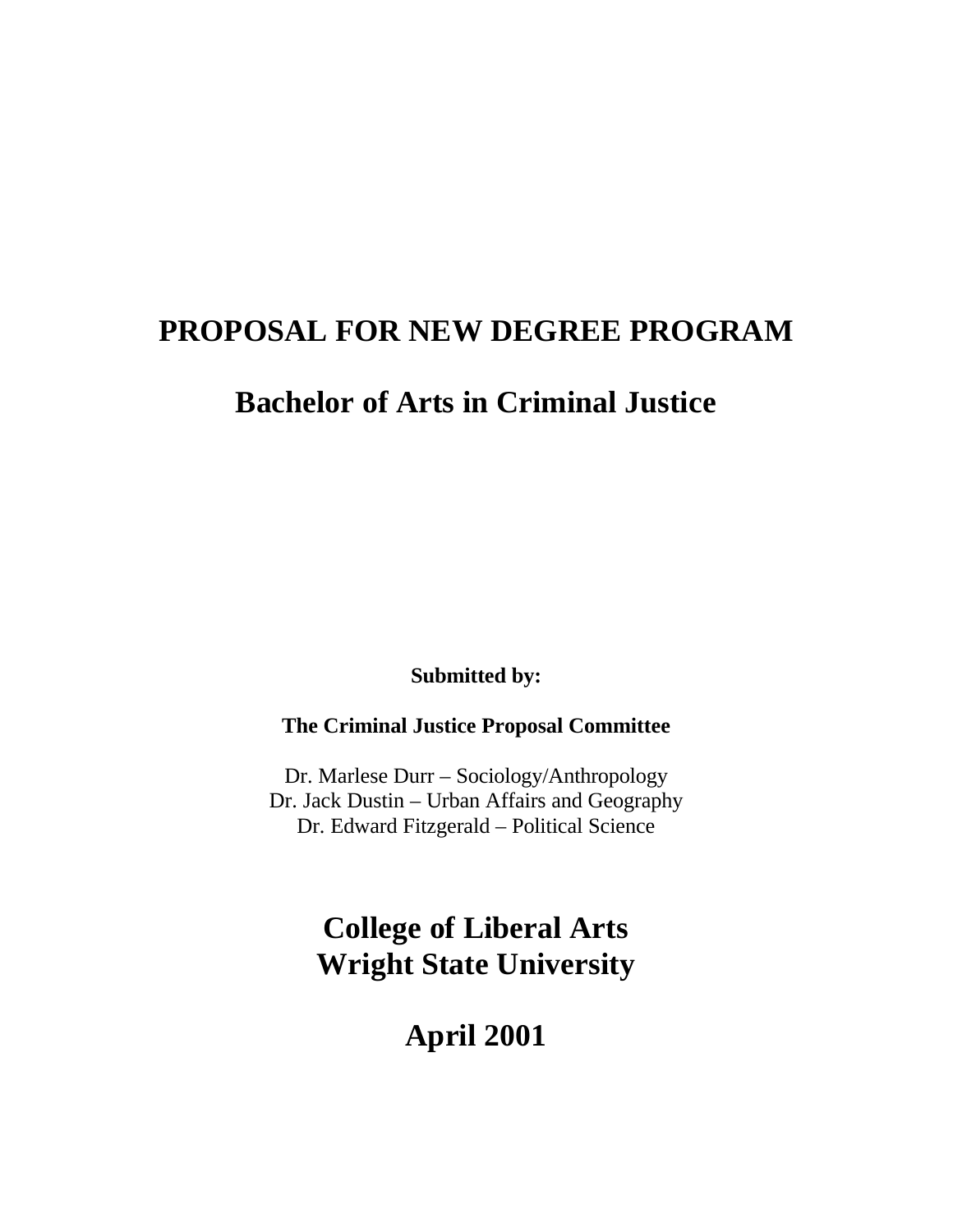# **Table of Contents**

| I.   |           |                                                                |
|------|-----------|----------------------------------------------------------------|
|      | A.        |                                                                |
|      | <b>B.</b> |                                                                |
| II.  |           |                                                                |
|      | A.        |                                                                |
|      | <b>B.</b> | How the Role and the Mission of the Criminal Justice Degree    |
|      |           |                                                                |
|      | C.        | Unique Characteristics of Wright State University's            |
|      |           |                                                                |
| III. |           |                                                                |
|      | A.        |                                                                |
|      | <b>B.</b> | Benefits for Students, Institution and Region or State2        |
|      | C.        | Specific Local, State or National Need for Individuals Earning |
|      |           |                                                                |
|      | D.        | Licensure or Certification Requirements for which the          |
|      |           |                                                                |
|      | E.        | Need Met by the Criminal Justice Degree Other Than             |
|      |           |                                                                |
|      | F.        | Evidence of Student Interest for Criminal Justice Degree,      |
|      |           | Including Projected Enrollment, Full-Time and Part-Time for    |
|      |           |                                                                |
|      | G.        | Criminal Justice Programs Offered Within a Fifty-Mile          |
|      |           | Radius of Wright State University's Main Campus7               |
|      | H.        | How the Criminal Justice Programs Differ from Wright State     |
|      |           |                                                                |
|      |           |                                                                |
| IV.  |           |                                                                |
|      | А.        | Wright State University Planning Process for the Criminal      |
|      |           |                                                                |
|      | <b>B.</b> |                                                                |
|      |           | Advisory Committees Developing the Criminal Justice Degree8    |
| V.   |           | Academic Control                                               |
|      | А.        |                                                                |
|      | <b>B.</b> | Cooperative Arrangement with Sinclair Community College8       |
|      | C.        | Articulation Agreements with Sinclair Community College 9      |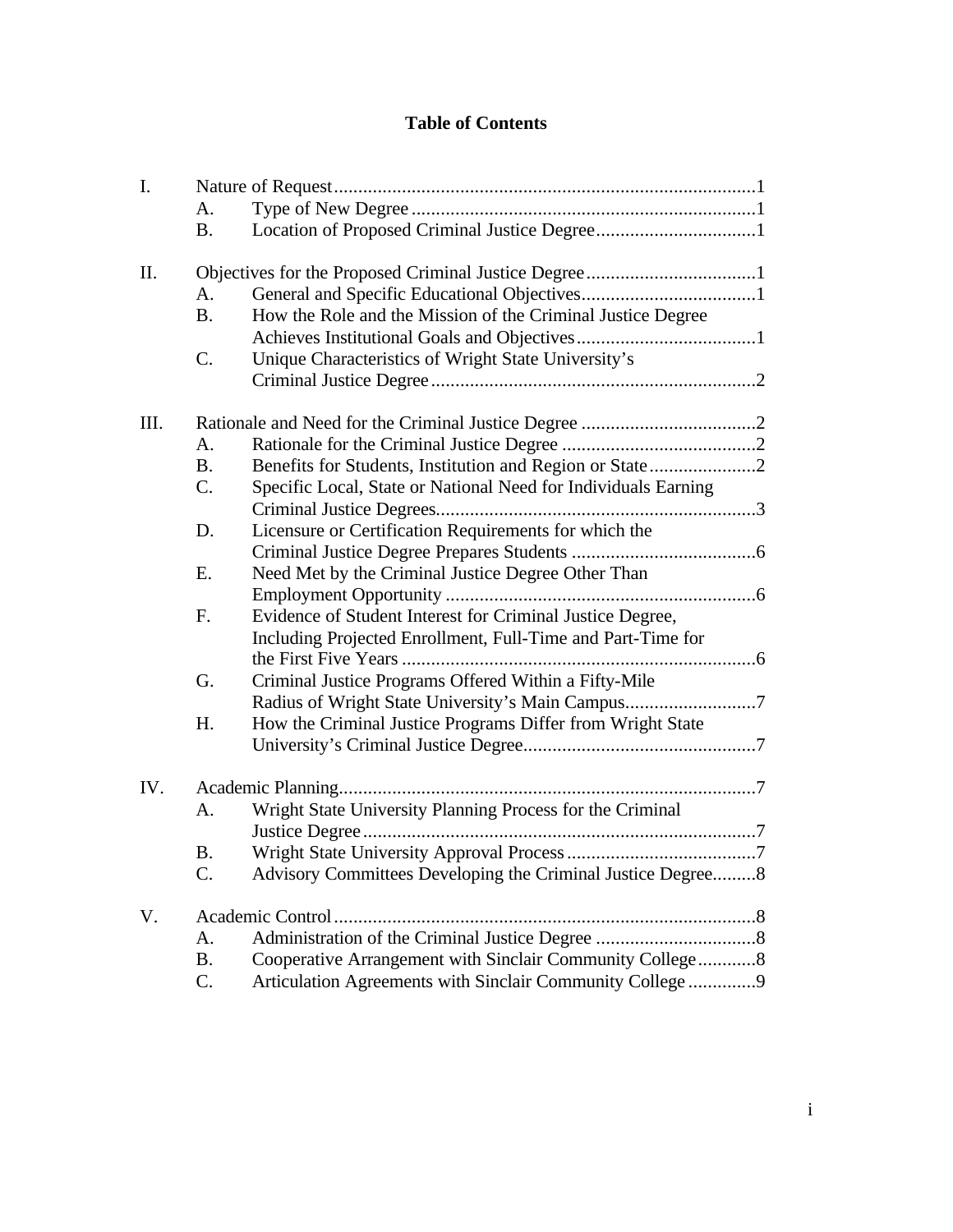| VI.        |                 |                                                                  |  |
|------------|-----------------|------------------------------------------------------------------|--|
|            | A.              |                                                                  |  |
|            | <b>B.</b>       |                                                                  |  |
|            | $\mathcal{C}$ . | Evaluation of the Criminal Justice Degree after Implementation18 |  |
|            | D.              |                                                                  |  |
| VII.       |                 |                                                                  |  |
| VIII.      |                 |                                                                  |  |
|            | А.              | Describe Facilities and Equipment Currently Available for the    |  |
|            |                 |                                                                  |  |
|            | <b>B.</b>       | Impact Criminal Justice Degree Will Have on Other Programs19     |  |
|            | $\mathcal{C}$ . | Additions or Modifications to Facilities and Equipment 19        |  |
|            | D.              | Plans to Meet Additional Needs for Facilities or Equipment19     |  |
|            | E.              | Library Resources Related to Criminal Justice 19                 |  |
| IX.        |                 |                                                                  |  |
|            | А.              | Projected Criminal Justice Degree Budget FY-2001 to              |  |
|            |                 |                                                                  |  |
|            | <b>B.</b>       |                                                                  |  |
|            | C.              | Reallocations Required to Fund the Criminal Justice Degree20     |  |
| Appendices |                 |                                                                  |  |
|            | A               | Criminal Justice Committee Report and Survey QuestionnairesA-1   |  |
|            | B               |                                                                  |  |
|            | $\overline{C}$  | Articulation Agreement with Sinclair Community CollegeC-1        |  |
|            | D               | Letter From Victoria Montavon, University Librarian D-1          |  |
|            | E               |                                                                  |  |
|            | F.              |                                                                  |  |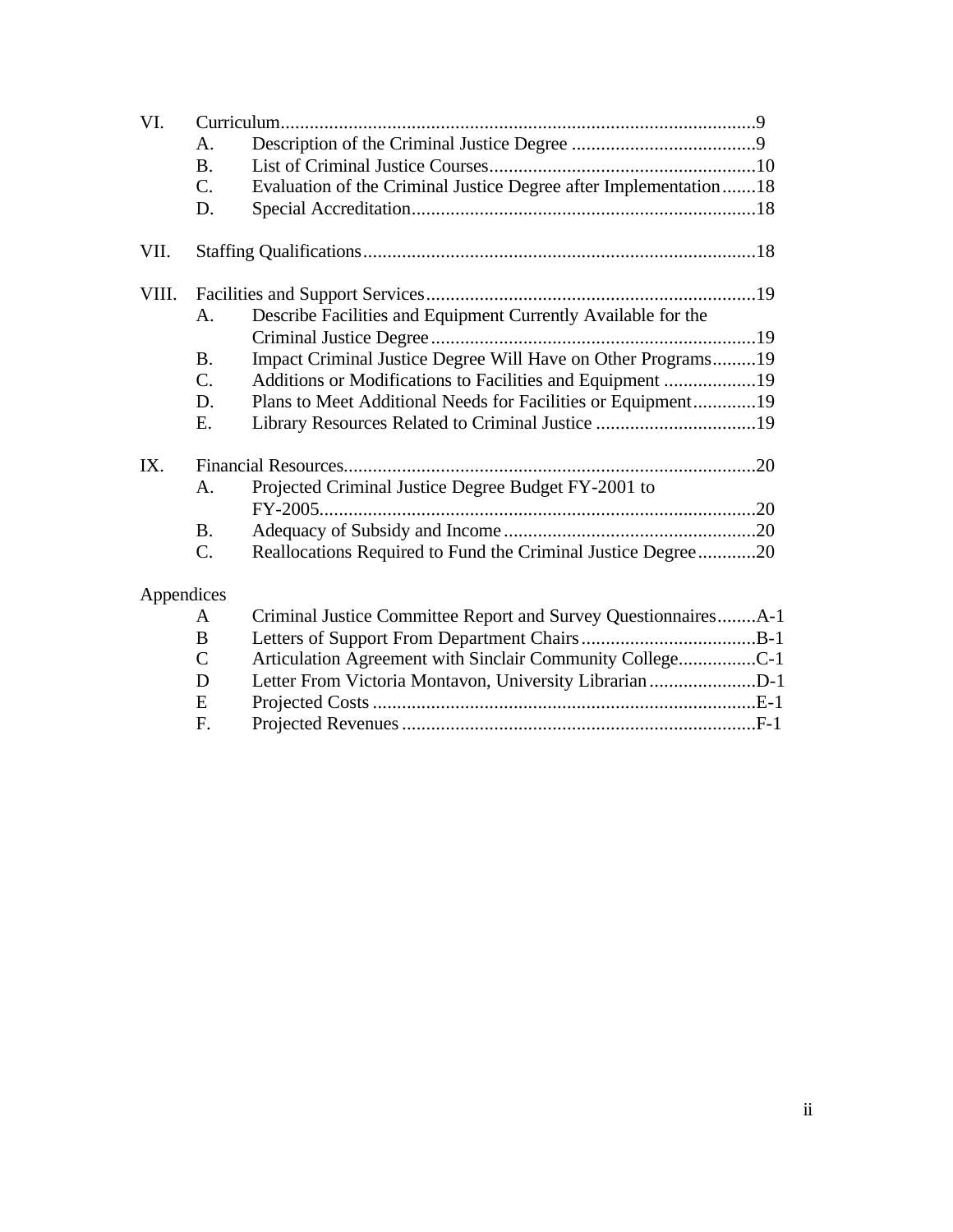#### **BACHELOR OF ARTS in CRIMINAL JUSTICE**

#### **I. NATURE OF REQUEST**

- A. *Type of New Degree.* The College of Liberal Arts and Departments of Political Science, Sociology and Urban Affairs request a new Bachelor of Arts degree titled Criminal Justice.
- B. *Location of Proposed Criminal Justice Degree.* The proposed degree program will be located on the main campus of Wright State University within the College of Liberal Arts. The Departments of Political Science, Sociology and Urban Affairs will jointly administer the new degree.

#### **II. OBJECTIVES FOR THE PROPOSED CRIMINAL JUSTICE DEGREE**

- A. *General and Specific Educational Objectives.* The Criminal Justice (CRJ) major leading to a Bachelor of Arts educates and prepares students entering positions in a growing public and private workforce. The criminal justice curriculum involves law, law enforcement, the administration of law and the corrections system. Students will examine interdisciplinary criminal justice theories, including criminal behavior, administration, and policy. Courses also involve the study of issues and conditions confronting and changing the criminal justice system. Students will participate in the practice of criminal justice through internship and service-learning courses. Finally, the CRJ major will require students to demonstrate competencies in (1) analytical and ethical decision making; (2) applications of technology; (3) methods of collecting and using data; and (4) multi-cultural and multi-media communications.
- B. *How the Role and Mission of the Criminal Justice Degree Achieves Wright State University's Goals and Objectives.* The role of the CRJ improves criminal justice programs now offered by Political Science, Sociology and Urban Affairs in the College of Liberal Arts (COLA). This initiative evolved from an evaluation of student needs, program offerings and discussions with Sinclair Community College. The proposed CRJ degree requires the three social science departments to collaborate and share administrative services. This arrangement will improve the quality of education offered to current and future students coming to Wright State University. It is our mission to prepare the current and next generation of criminal justice professionals. The proposed CRJ degree addresses the University's goal to continuously improve education and meet the educational needs of citizenry in the Miami Valley (1998-2003). It addresses the University's objective to specifically identify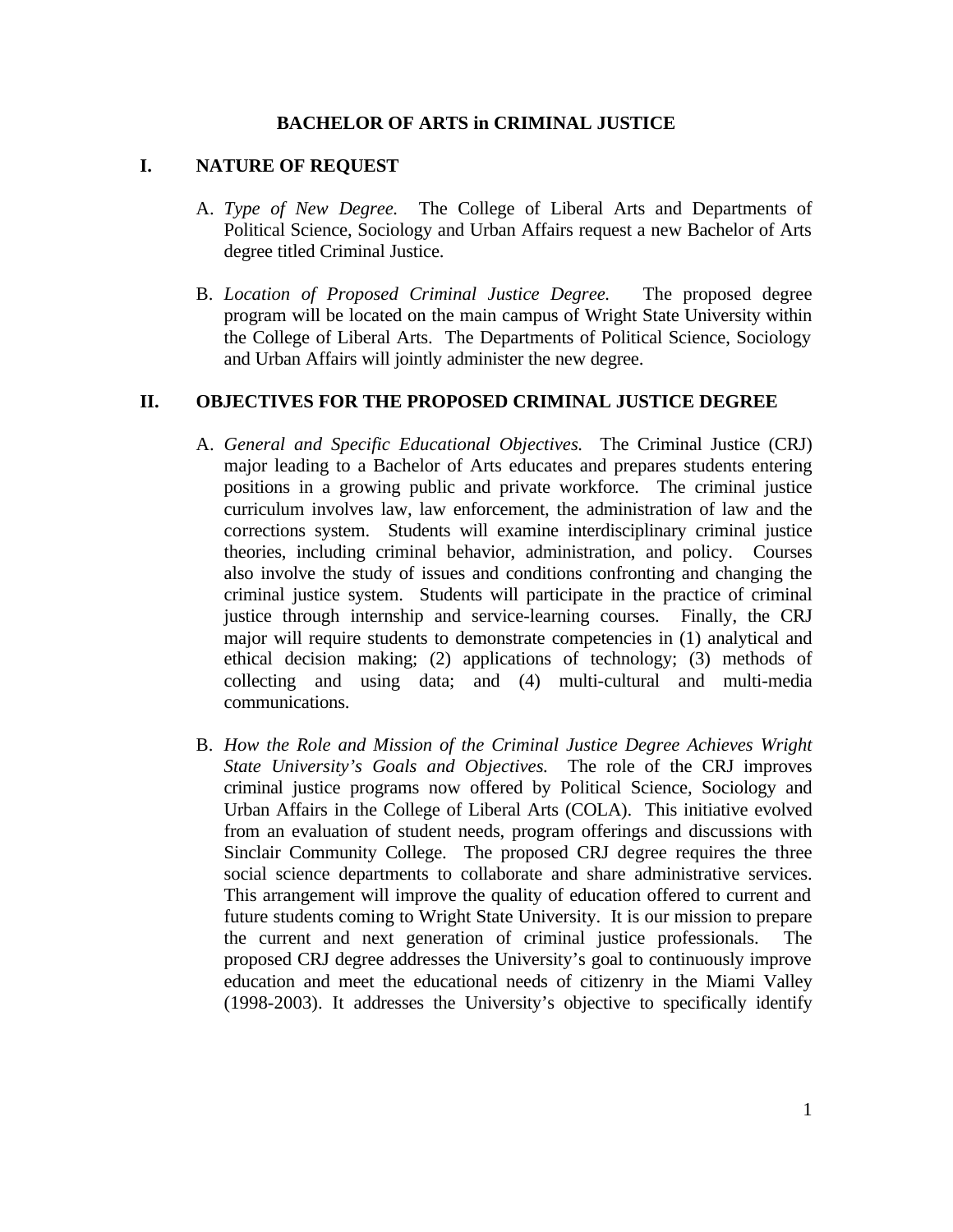quality improvement and organizational enhancement that involve collaboration and shared administration.

C. *Unique Characteristics of Wright State University's Criminal Justice Degree.*  Creating the CRJ major draws together and coordinates separate but related programs. The proposed CRJ Degree is built on courses that have been developed and taught over the last twenty-five years in the Departments of Political Science, Sociology and Urban Affairs. These three fields of study uniquely educate and prepare students for careers in criminal justice. Faculty representing the three departments, one serving as Director, will administer, coordinate scheduling, and advise students.

# **III. RATIONALE AND NEED FOR THE CRIMINAL JUSTICE DEGREE**

- A*. Rationale for the Criminal Justice Degree.* Currently, students cannot earn a degree in criminal justice at Wright State University, but they may focus their studies by concentrating on criminal justice courses within three majors. They may major in Political Science, Sociology or Urban Affairs. Roughly, students pursuing careers in the administration of law major in Political Science. Students planning to become parole and correction officers major in Sociology and students planning to be law enforcement officers major in Urban Affairs. Over many years of advising, we have learned that criminal justice students are confused by our concentrations*Which degree is best for me?* They are uncertain about how future employers will value degrees other than criminal justice. Students also find taking courses offered by the three departments difficult. Each department offers criminal justice related courses independently, creating scheduling problems. Further, students do not have a single entity exclusively directing and advising criminal justice students.
- B. *Benefits for Students, Institution and Region or State.* The proposed CRJ major addresses these weaknesses and seeks to improve the overall quality of our criminal justice education. The proposed CRJ major: 1) provides a seamless interdisciplinary program structure; 2) provides coordinated course scheduling; and 3) identifies staff dedicated to criminal justice students and continuous program improvement.

Integrating separate programs into a single high quality degree will benefit the students and eliminate student confusion when selecting a major. Courses will be available for students and scheduled in logical sequences. In some cases, courses will be more sharply focused on criminal justice, e.g., Ethics in Public Service, eliminating the need for students to independently relate what they have learned to criminal justice. The CRJ degree will encourage department and faculty collaboration, perhaps leading to new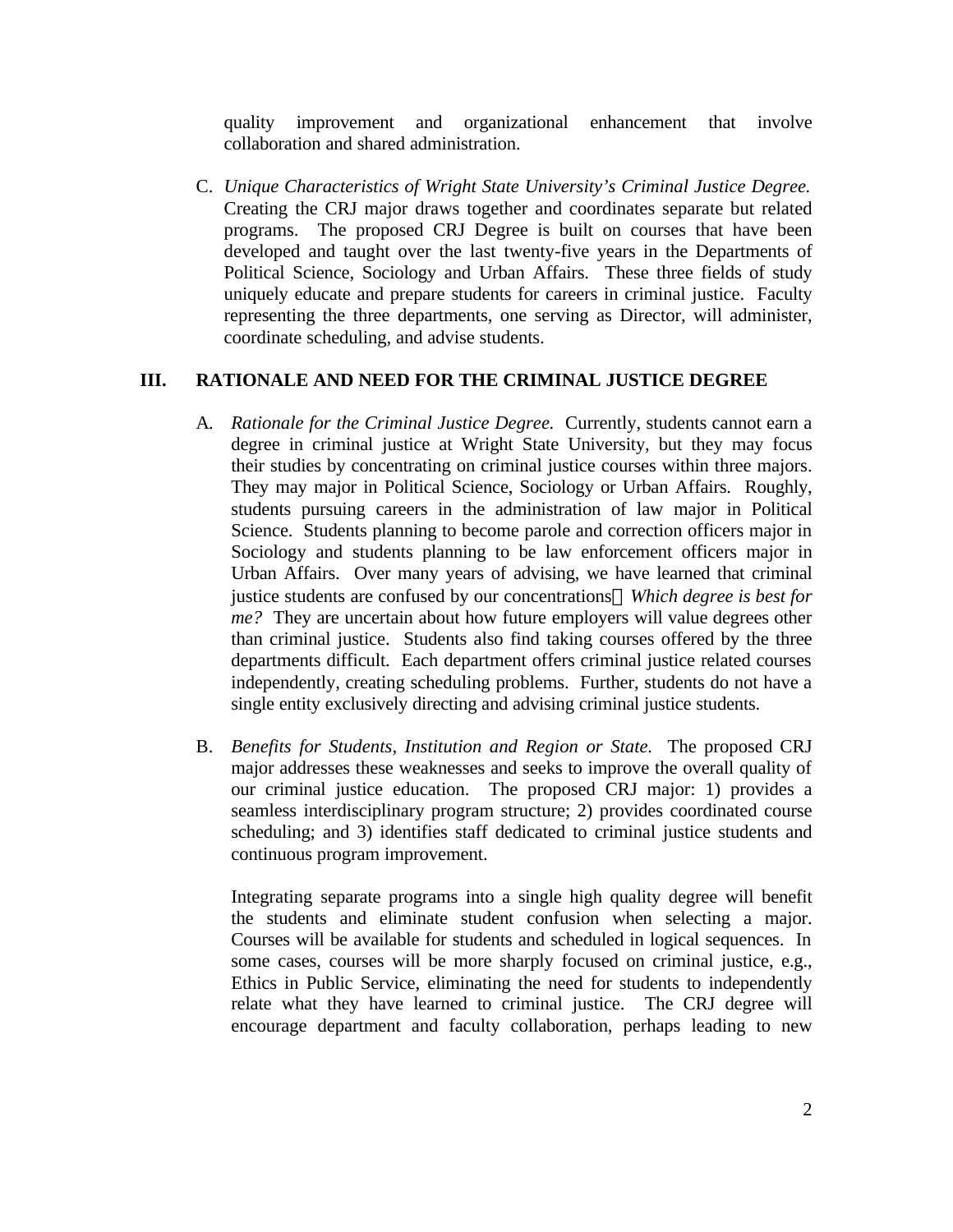research and advances in knowledge. Finally, the CRJ degree addresses educational need in the Miami Valley and Ohio. Given the choice, government and nonprofit and private sector organizations concerned with public safety prefer entry-level employees with four-year bachelor degrees in criminal justice. Students graduating with the CRJ degree will, for example, become state and local police officers, county and state parole officers, welfare fraud investigators, and private and public safety managers.

C*. Specific Local, State or National Need for Individuals Earning Criminal Justice Degrees.* Faculty representing the Departments of Political Science, Sociology, and Urban Affairs assessed the need for a criminal justice degree during the 1999-2000 academic year. They conducted a survey of criminal justice professionals and administrators. (Please see Appendix A for four questionnaires developed to measure need.) One questionnaire was developed and sent to criminal justice professionals working in law enforcement and court positions located in Clark, Darke, Greene, Miami, and Montgomery counties and Beavercreek and Kettering municipalities. A second questionnaire went to criminal justice personnel administrators in the same locations. In Section E we discuss student need. Below we discuss local need through the survey of professionals and personnel administrators.

Ninety-four criminal justice professionals, e.g., police and parole officers, in our region responded to our survey. Also, eleven criminal justice administrators who hire and promote in the criminal justice system returned the questionnaire. Questionnaires were designed specifically for these two populations. We summarize the results below.

Criminal Justice Professionals. Seven out of ten professionals who had earned at least a bachelor degree believed a four-year degree helped them advance in their career field. Five out of ten professionals, who had not earned at least a bachelor degree, thought a four-year degree would help advance them in their career field. Over eight out of ten of the professionals surveyed said they would like WSU to offer a criminal justice degree.

Criminal Justice Administrators. The criminal justice administrators we surveyed hire front-line and mid-level employees. All of the administrators said a two-year criminal justice degree was important (very important, important or somewhat important) when hiring front-line personnel. Nine out of the eleven administrators believed a four-year degree was important when promoting front-line personnel, while all said a four-year degree was important when hiring mid-level personnel. Similar responses were given when asked about the importance of a four-year criminal justice degree. Nine out of ten said the degree was important for front-line personnel and all said it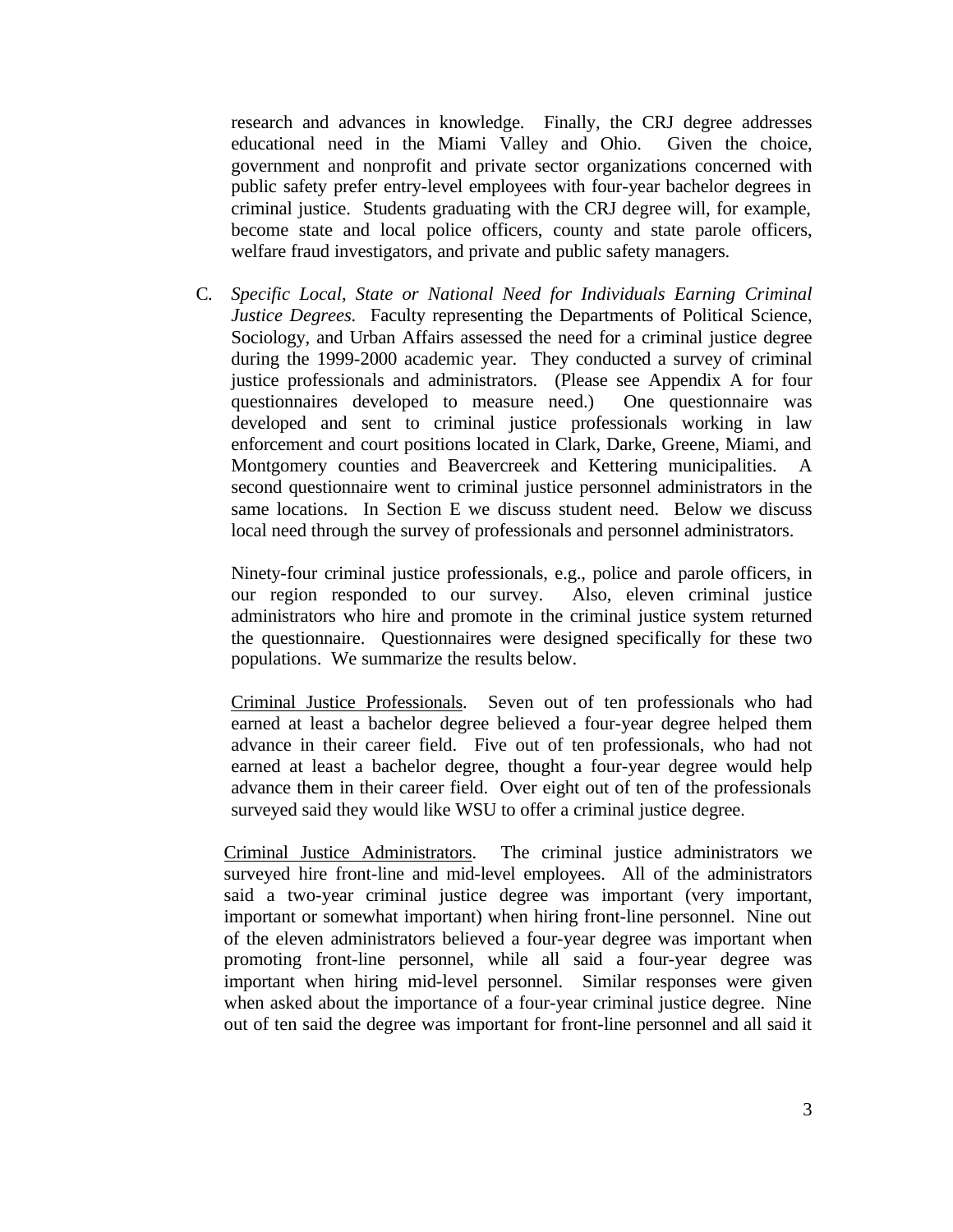was important for promoting or hiring mid-level personnel. The survey questioned personnel administrators about the advantages of a criminal justice degree over other degrees. Nine out of the eleven said a criminal justice degree was advantageous.

#### Projected Enrollment.

| <b>Urban Affairs:</b>     | Approximately 10 students will change their major<br>to CRJ when the program is offered. Each year<br>another 20 students that would have majored in<br>Urban Affairs will seek a CRJ degree instead.                                                                                                                                              |
|---------------------------|----------------------------------------------------------------------------------------------------------------------------------------------------------------------------------------------------------------------------------------------------------------------------------------------------------------------------------------------------|
| <b>Political Science:</b> | Approximately 14 students will change their major<br>to CRJ when the program is offered. Each year<br>another 20-32 students that would have majored in<br>Political Science will seek a CRJ degree instead.                                                                                                                                       |
| Sociology:                | Approximately 32 students will change their majors<br>to CRJ when the program is offered. Each year<br>another 30-55 students that would have majored in<br>Sociology will seek a CRJ degree instead.                                                                                                                                              |
| <b>SCC</b> Transfer:      | Sinclair Community College enrolls approximately<br>500 students in criminal justice programs. Of this<br>number, 150 are full-time students and the most<br>likely to seek a four-year degree. We project 50<br>students of this 150 will go to WSU if a CRJ<br>program is offered. This would approximately<br>double the current transfer pool. |

#### National Trends in Criminal Justice.

#### **Trends in Recruiting New Police Officers**

Across the country, police departments are expressing concern about a shrinking qualified applicant pool, which the Department of Justice describes as a major concern. Simply stated, of the majority of the recruits the post boomer generation is more likely to have experimented with illegal substances, which include heroin, marijuana, and methamphetamines. In trying to fill the vacancies, police departments from New York to San Antonio have lowered their employment standards to hire recruits to serve our citizenry.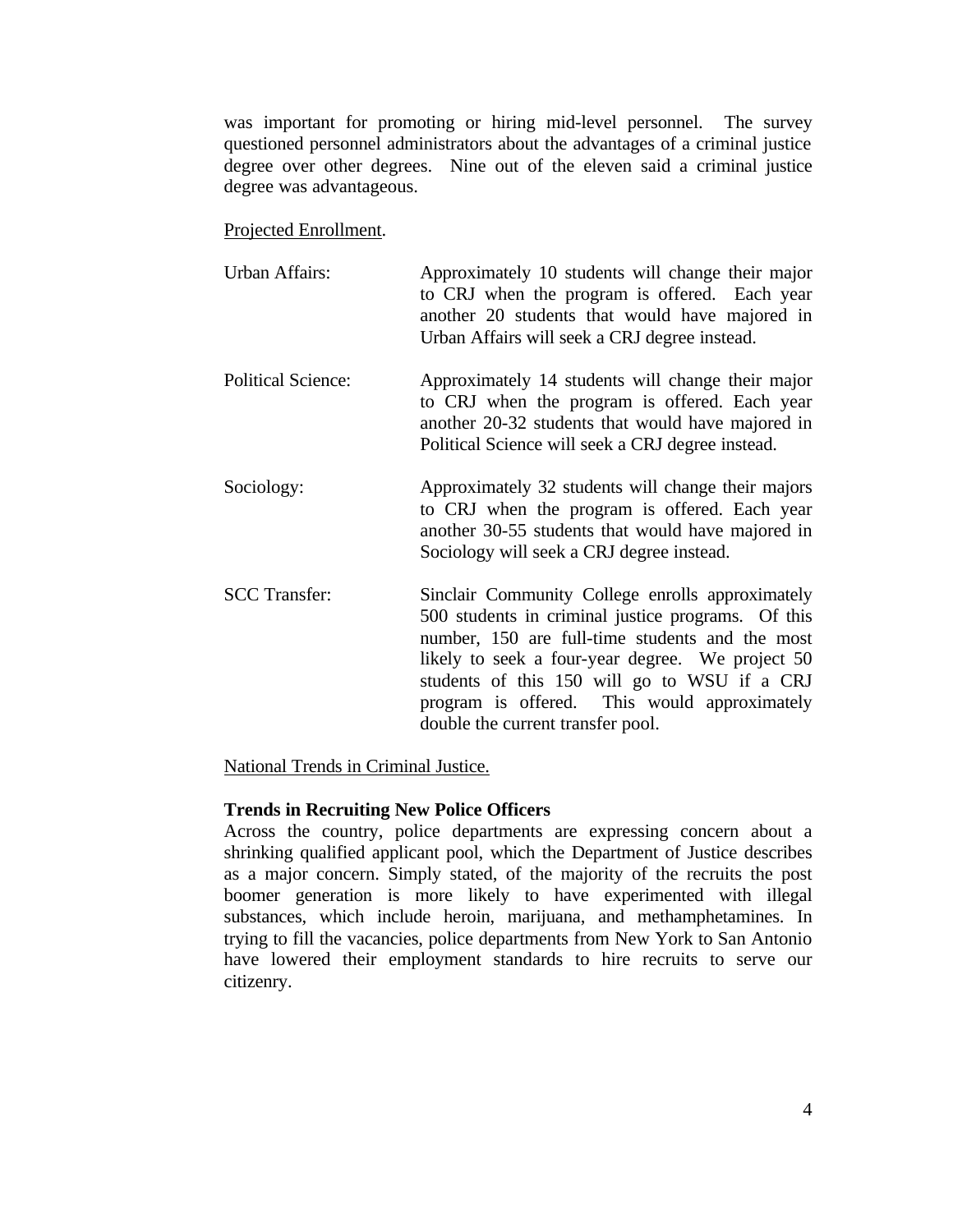In response to this trend in hiring law enforcement officials, the majority of police chiefs share their concerns about public trust, stating that public sentiment about crime is lessened as long as statistics continue to reflect such changes within our communities, but will heighten when there are not enough police officers to answer their calls. Although many police chiefs do not feel that standards should not be lowered, they hire and train from the post boomer pool of applicants. Through our Criminal Justice Major, WSU will be able to educate a new pool of applicants prepared to work within our nation's justice system who possess the requisite skills necessary to assist the down turn of crime.

#### **Bureau of Justice Survey Results**

Survey of the publics' perception of crime addresses citizen concern regarding streets, schools, malls, and neighborhood crime, coupled with factors contributing to the violence, e.g., the influence of popular culture and the availability of guns. The Bureau of Justice Studies reports the trends in crime:

#### **Violent Crimes and Victimization Rates**

Violent crime rates have declined since 1994 reaching the lowest ever recorded in 1999, with homicide rates being recorded at their lowest levels seen since 1967; although statistics for rape show no change from 1996 through 1999. Robbery rates have declined since 1994 with the 1999 rates being the lowest ever-recorded in 1999. Assault rates have declined since 1994. Crime victimization rates display that teens experienced the highest rates of violent crime reported, with African Americans experiencing the highest serious rates of violent crime. Victims report that juveniles ages 12 to 17 commit about one quarter of the serious violent crime, while theft and burglary rates have declined.

#### **Federal, State Expenditures and Trends in the Courts**

Direct expenditures for each of the major criminal justice functions (police corrections and judicial) have been increasing from 10 billion to 60 billion dollars (does not include intergovernmental figures from 1982-1996). States now spend more on criminal justice than municipalities, counties or the federal government.

The proportion of individuals convicted in federal court who are sentenced to prison has been increasing. Of the cases in federal court, there have been more drug cases than any other type of cases. The federal government, as well as the states, have tried to combat the rise in area of crimes through various projects and the introduction of new police recruits through the Clinton Administration's six-year \$8 billion dollar grant program which is aimed at putting 100,000 more officers on the street.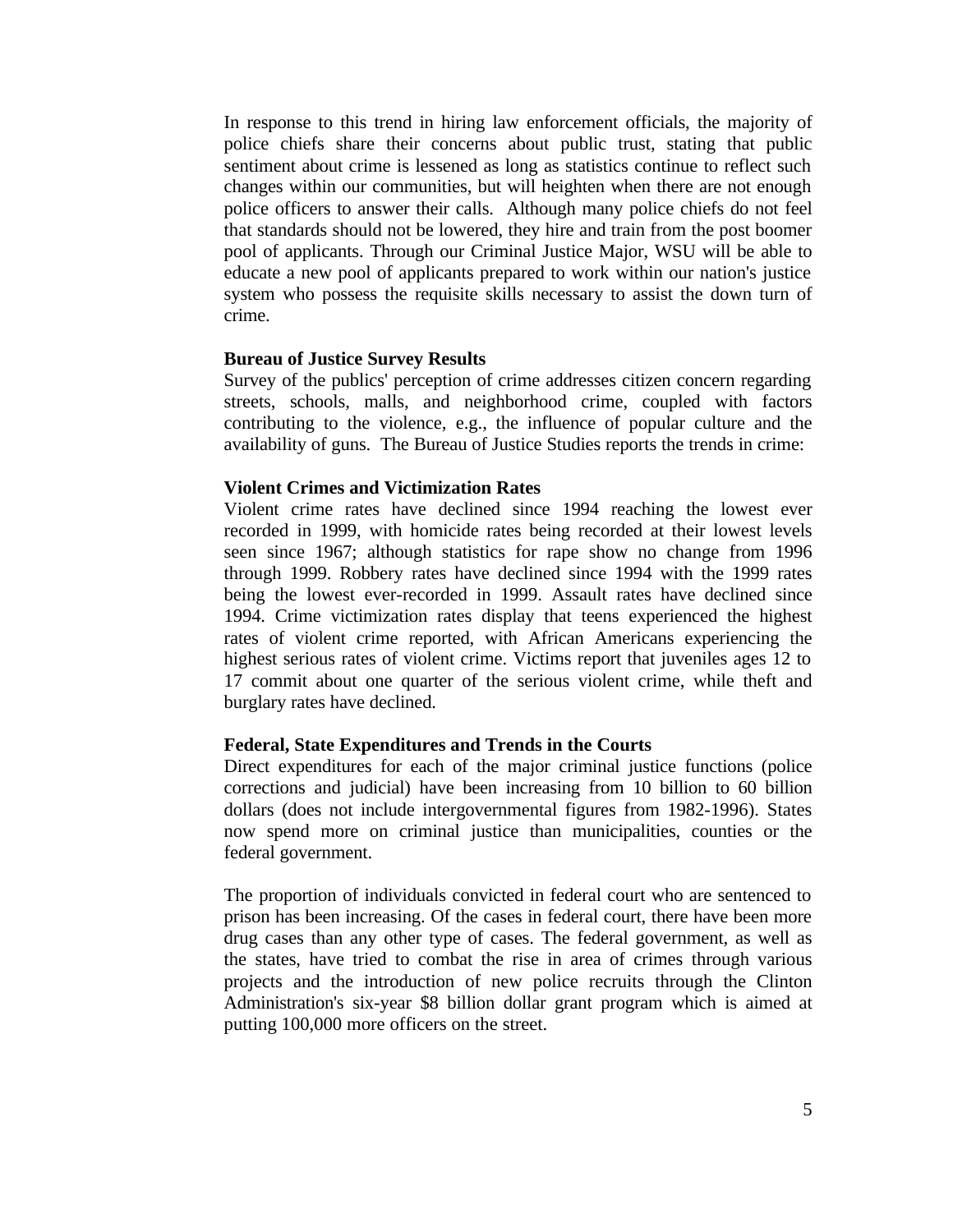**Source**: Bureau of Justice Studies, 2000 www.ojp.usdoj.gov/bjs/ USA Today, November 21, 2000

- D*. Licensure or Certification Requirements for which the Criminal Justice Degree Prepares Students.* There are no specific licensure or certification requirements; however, the CRJ degree will better prepare students entering Police Academy programs.
- E*. Need Met by the Criminal Justice Degree Other than Employment Opportunity.* The CRJ addresses educational quality, as well as Wright State and transfer student preference and program administration effectiveness needs.
- F*. Evidence of Student Interest for the Criminal Justice Degree, Including Projected Enrollment, Full-Time and Part-Time for the First Five Years.* The COLA Criminal Justice Committee surveyed Wright State University and Sinclair Community College students. Questionnaires were completed by 247 WSU and 120 SCC students. The results are summarized below.

Wright State University Students. Five out of ten students who were surveyed had some level of interest in criminal justice. The following evidence exclusively comes from their completed questionnaires. Over six out of ten current students enrolled in one of the three majors said they would either change their major (23%) or minor (40%) in CRJ. Almost two out of ten students were unsure what they would do if a CRJ degree was offered. Only one out of ten said they would not make a change of any kind.

Sinclair Community College Students. Unlike the WSU survey, the questionnaire only went to SCC students majoring in CRJ (WSU cannot do this as described above). Over half of the students reported they needed more than an Associate's Degree in criminal justice to achieve their career goals. Three out ten students were unsure and only 14% believed an Associate's Degree was enough education. Over seven out of ten students said they planned to transfer to a four-year university and less than one out of ten reported no plans to attend a four-year university in the future. Seven out of ten students said they would consider enrolling in a CRJ major at Wright State while less than one out of ten said they would not consider enrolling in a CRJ major at Wright State. Thirty-five out of 109 students who said they planned to earn a four-year degree indicated they would transfer to Wright State University and 24 were undecided. The remaining 50 students said they were considering twelve universities other than Wright State, identifying the University of Dayton most often (18 students).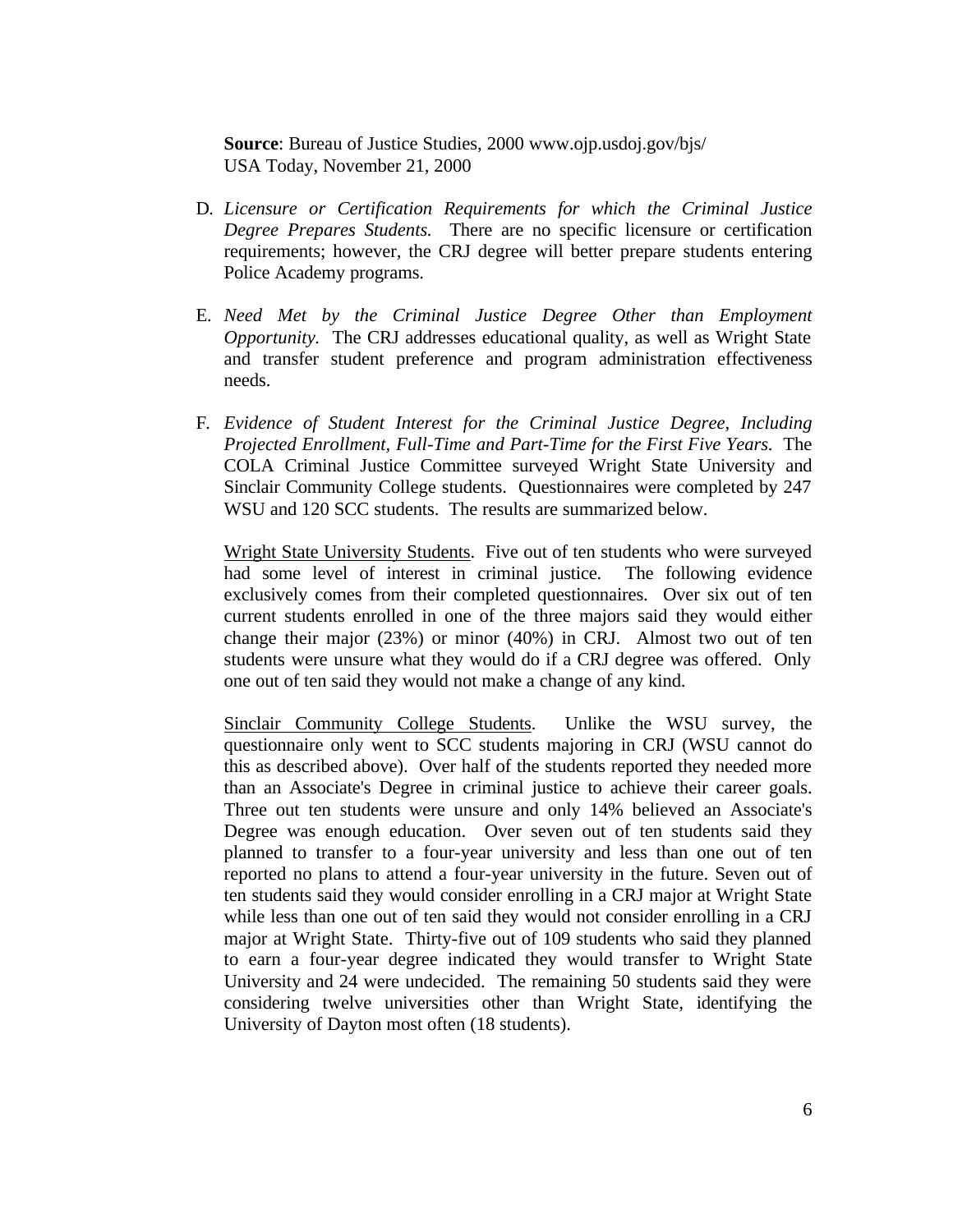G. *Criminal Justice Programs Offered within a Fifty-Mile Radius of Wright State University's Campus.* The faculty committee reviewed four-year CRJ programs in a fifty-mile area surrounding Dayton. The programs identified include:

| Capital University-Dayton Campus | Wilmington College |
|----------------------------------|--------------------|
| Cedarville College               | Xavier University  |
| University of Dayton             | Urbana University  |

H*. How the Criminal Justice Programs Differ from the WSU's Criminal Justice Degree*. The WSU criminal justice program is an interdisciplinary degree, which is composed of political science, sociology, and urban studies courses. It focuses on the administration of the criminal justice system and provides a broad background on the cultural, economic, institutional, political, and social factors of the criminal justice system. The WSU criminal justice degree has a very strong legal emphasis. There are numerous courses, such as Administrative Law, Civil Liberties, Constitutional Law, Criminal Law, Criminal Procedure, and International Law that are taught by professors with a J.D. and Ph.D.

# **IV. ACADEMIC PLANNING**

- A. *Wright State University Planning Process for the Criminal Justice Degree.*  The planning process began in Fall 1999. The Dean of the College of Liberal Arts (COLA), Mary Ellen Mazey, appointed a faculty Criminal Justice Review Committee to study the need for a criminal justice degree. Criminal Justice Program administrators at Sinclair Community College encouraged this step. The committee unanimously recommended that WSU establish a Criminal Justice Degree. The committee based their conclusion on survey information, existing curriculum, and discussions with SCC. Further, the committee recommended a joint degree program to provide administrative coordination and the organization of a committee to discuss degree requirements and course options. Dean Mazey appointed a second committee after March 10, 2000 to draft degree requirements.
- B. *Wright State University Approval Process.* The approval process begins with the Dean accepting the recommendations of the committees and follows the following sequence.
	- **Q** Department Resolution
	- <sup>q</sup> College of Liberal Arts Chairs' Resolution
	- <sup>q</sup> College of Liberal Arts Curriculum Committee
	- <sup>q</sup> WSU Council of Deans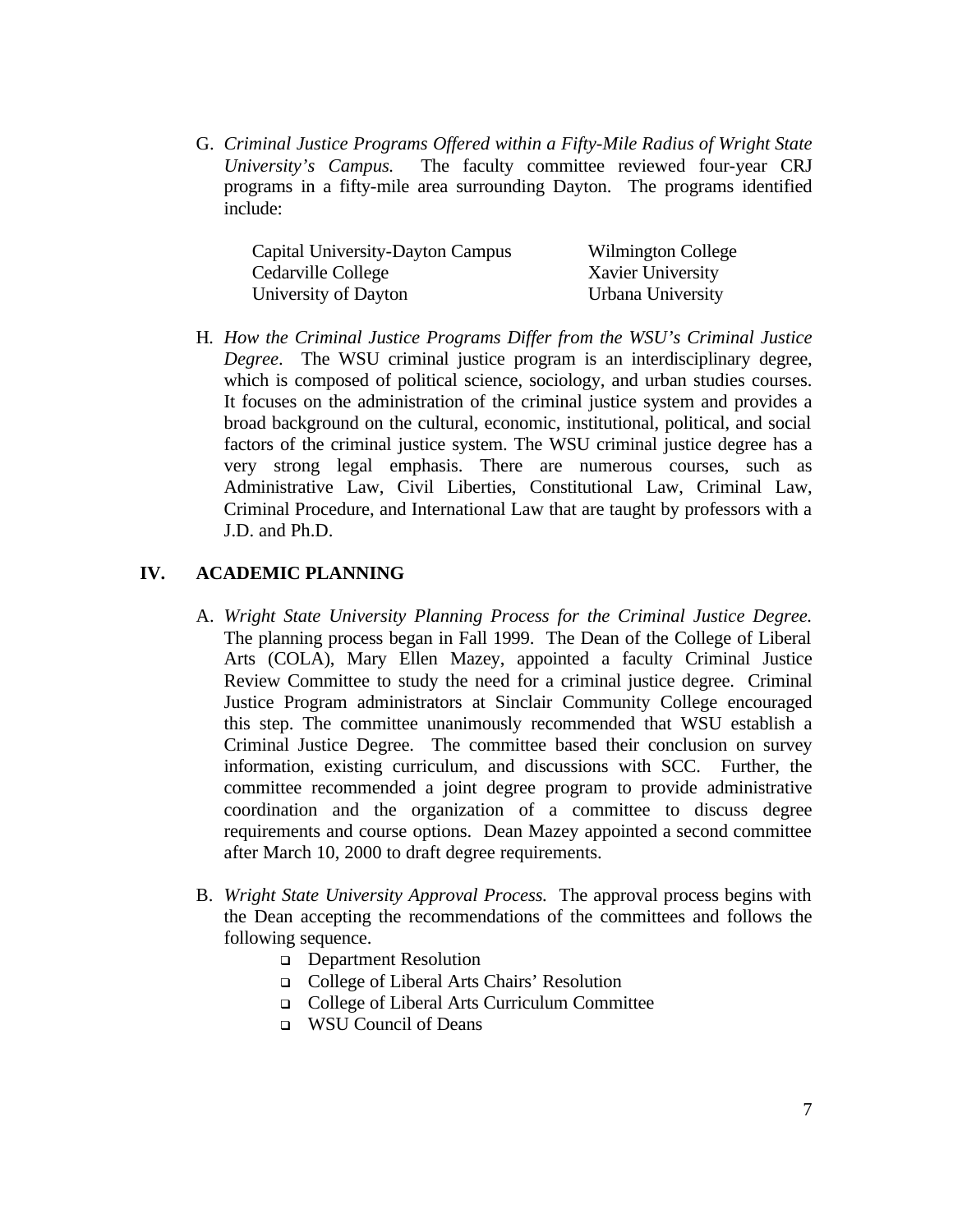- <sup>q</sup> WSU Undergraduate Curriculum and Academic Policy Committee
- <sup>q</sup> WSU Faculty Senate
- **Q** WSU Board of Trustees
- C. *Advisory Committees Developing the Criminal Justice Degree.* Drs. Donna Schlagheck, Department of Political Science, Jeanne Ballantine, Department of Sociology, and Jack Dustin, Department of Urban Affairs, comprised the Criminal Justice Review Committee. The committee surveyed students and professionals, reviewed criminal justice programs at WSU and met with Sinclair Community College administrators/teachers. This was a priority initiative in terms of improving program quality and meeting the educational needs of both WSU and SCC students. The Committee submitted "A Report to the College of Liberal Arts on March 10, 2000." (Please see Appendix A for the text of the report.)

Drs. Edward Fitzgerald, Department of Political Science, Marlese Durr, Department of Sociology, and Jack Dustin, Department of Urban Affairs, comprised the Criminal Justice Degree Committee. Each discussed with their department faculty members the degree title, degree requirements, and course options.

# **V. ACADEMIC CONTROL**

- A. *Administration of the Criminal Justice Degree*. The Criminal Justice Degree will be located within the College of Liberal Arts. The Dean will appoint a Director of the CRJ program. Two or three advisors will assist this person. All three organizing departments will be represented through the Director or Advisors. The Director and Advisors will schedule and coordinate quarterly course offerings, recommend course modifications, and other curricular matters. The Director will manage the budget, advise students, meet with participating departments, plan student events and other matters associated with degree programs. Please see Appendix B for letters of support from department chairs.
- B. *Cooperative Arrangements with Sinclair Community College.* Wright State University (WSU) and Sinclair Community College (SCC) met twice; the first time to discuss the need for a CRJ degree offered by WSU, and a second time to discuss cooperative arrangements and transfer credit from SCC's Police and Corrections Programs. The latter discussion resulted in the program structure described below and a proposal to better fit the programs.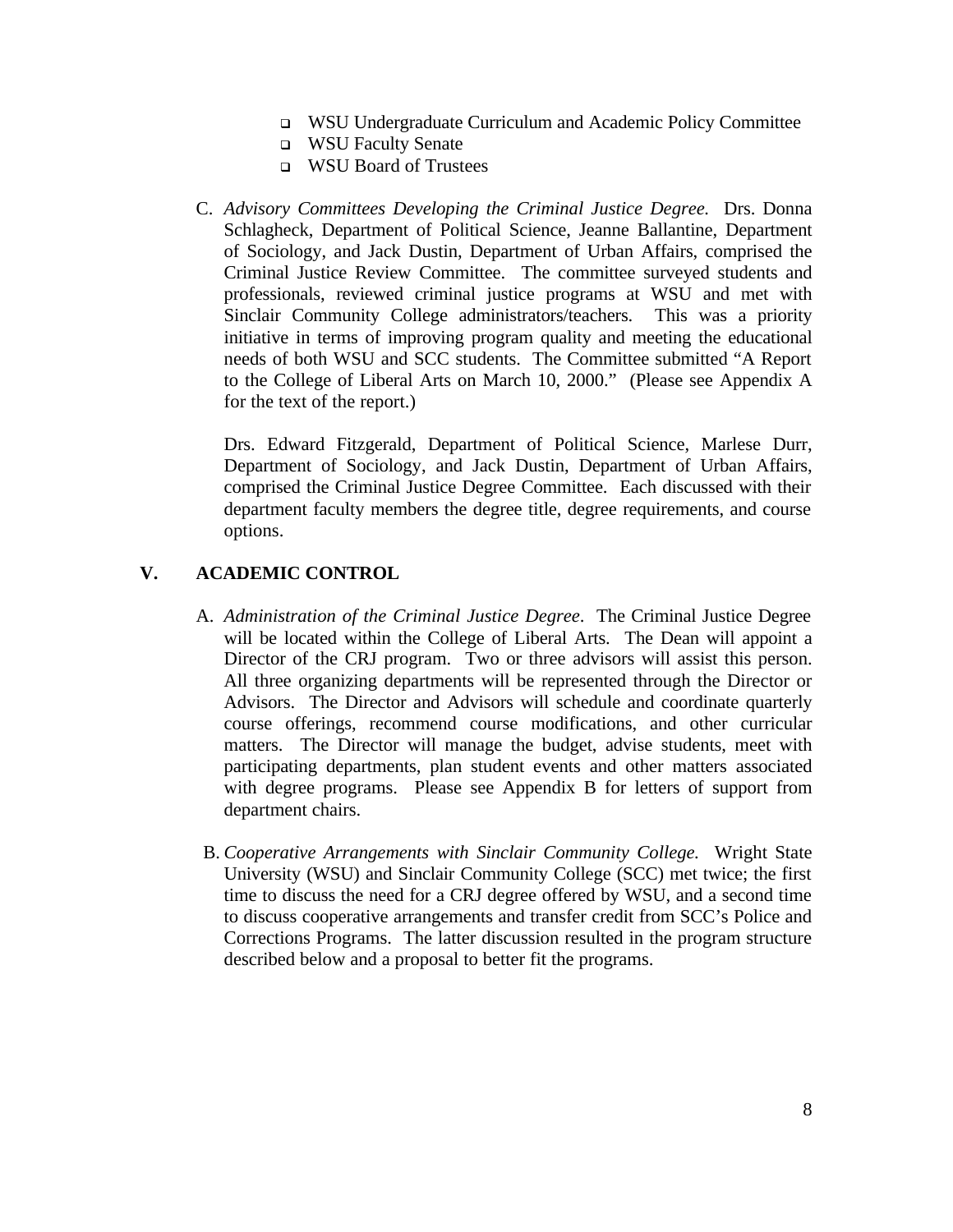C*. Articulation Agreements with Sinclair Community College.* Wright State University signed an articulation agreement with Sinclair Community College. Please see Appendix C for a copy of the agreement.

# **VI. CURRICULUM**

A. *Description of the Criminal Justice Degree*. Criminal Justice (CRJ) is an interdisciplinary Bachelor of Arts degree. The program is designed to educate and prepare students for entry and mid-level criminal justice positions in local, state, and federal government and nonprofit and private agencies involved in protecting public safety and implementing the law. The curriculum will develop knowledge of the criminal justice system, theories of criminal behavior, institutions formed to ensure public safety and enforce the law, and the law. Student core competencies will be developed and required in areas of (1) analytical and ethical decision making; (2) the use of technology; (3) methods of collecting and using data; and (4) communicating to diverse people and through diverse media.

Students admitted into the CRJ must have earned a minimum cumulative grade point average of 2.3 and have completed a minimum of 24 credit hours including ENG 101 and 102, PLS 200 and 210, PSY 200 and SOC 200. Majors are required to complete five Criminal Justice core requirements, including an internship; three courses in Criminal Justice Foundation Areas of Behavior, Institutions and Law; and three Criminal Justice electives.

Criminal Justice Internship (SOC 433): Students may participate in supervised field experiences within correction, probation, and law enforcement agencies. Student interns will work in the field within the Miami Valley or other locations. This class will require keeping a log and progress reports, as well as preparing a paper synthesizing readings and field experience. Students working in the field may choose to take the internship, but it must be completed in an agency in which the student is not currently employed or has been previously employed. Final approval and placement of interns will be at the discretion of the Internship Director.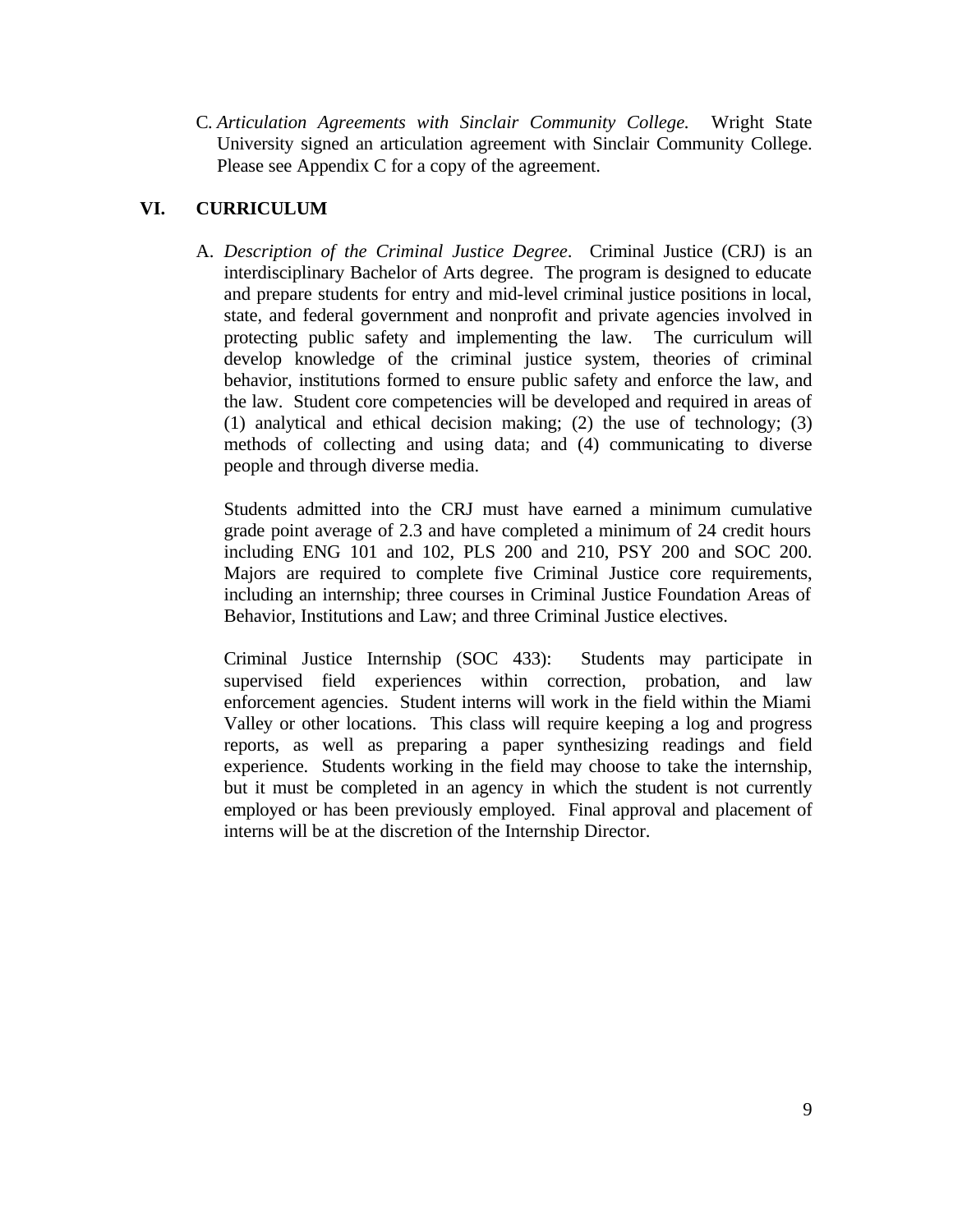| <b>Criminal Justice Degree Requirements</b>                                                                                                                                                                                                                                   |       |
|-------------------------------------------------------------------------------------------------------------------------------------------------------------------------------------------------------------------------------------------------------------------------------|-------|
| <b>General Education Requirements</b>                                                                                                                                                                                                                                         | 57    |
| <b>Foreign Language/Research Methods Requirements</b>                                                                                                                                                                                                                         | 24-32 |
| <b>Criminal Justice Core Requirements</b><br>PLS 442, SOC 300, SOC 306 or URS 410, URS 411, SOC 433                                                                                                                                                                           | 20    |
| <b>Criminal Justice Foundation Areas</b><br>Three courses from each area:<br>Behavior: SOC 320, SOC 330, SOC 332, URS 450, SOC 442, PLS 435<br>Institutions: SOC 350, PLS/URS 321, PLS/URS 345, URS 420, PLS 322<br>Law: PLS 436, PLS 437, SOC 432, PLS 342, PLS 343, PLS 340 | 36    |
| <b>Criminal Justice Electives</b><br>PLS/URS 427, URS 346, PLS/URS 446, PLS 375, PLS 440,<br>PLS 443, SOC 313, SOC 315, SOC 332, SOC 440, SOC 459                                                                                                                             | 12    |
| <b>General Electives</b>                                                                                                                                                                                                                                                      | 35    |
| <b>TOTAL CREDIT HOUR REQUIREMENT</b>                                                                                                                                                                                                                                          | 192   |

B*. List of Criminal Justice Courses*

| <b>PLS 210</b> | (4) | Introduction to Quantitative Methods of Political Science |
|----------------|-----|-----------------------------------------------------------|
| <b>PLS 322</b> | (4) | <b>State Government</b>                                   |
| <b>PLS</b> 323 | (4) | Government of Ohio                                        |
| <b>PLS 340</b> | (4) | Law and Society                                           |
| PLS 342 (4)    |     | Civil Liberties I: The First Amendment                    |
| PLS $345$ (4)  |     | <b>Public Administration</b>                              |
| <b>PLS 346</b> | (4) | <b>Public Personnel Administration</b>                    |
| <b>PLS</b> 343 | (4) | Civil Liberties II: Due Process and Equal Protection      |
| <b>PLS 375</b> | (4) | Humans Rights in the USA                                  |
| <b>PLS 427</b> | (4) | <b>Urban Policy Analysis</b>                              |
| <b>PLS 435</b> | (4) | Political Corruption in America                           |
| <b>PLS 436</b> | (4) | Criminal Law                                              |
| <b>PLS 437</b> | (4) | <b>Criminal Procedure</b>                                 |
| <b>PLS 440</b> | (4) | Constitutional Law                                        |
| <b>PLS 442</b> | (4) | The American Criminal Justice System                      |
| <b>PLS 443</b> | (4) | Administrative Law Procedure                              |
| <b>PLS 446</b> | (4) | <b>Public Budgeting</b>                                   |
|                |     |                                                           |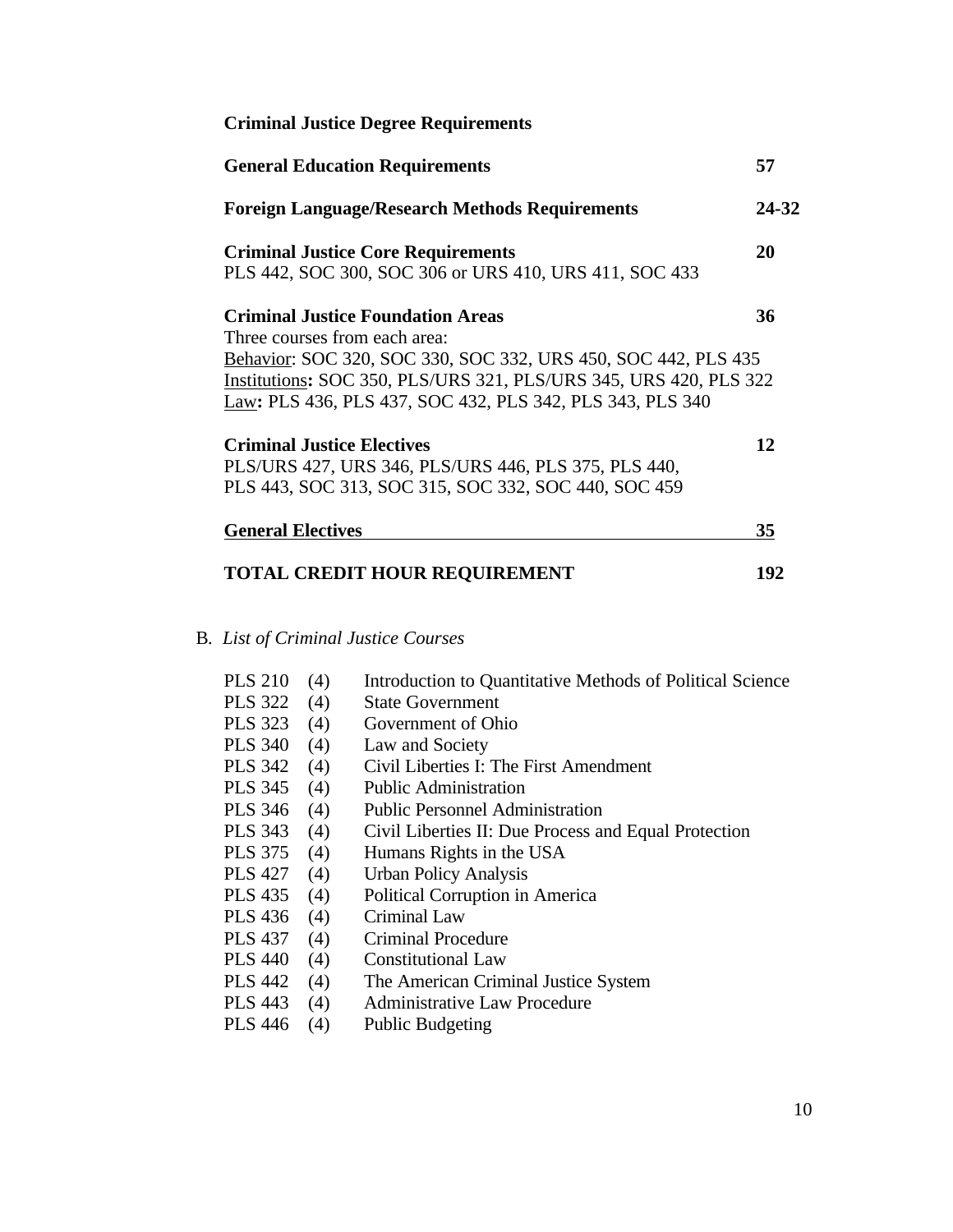- PLS 448 (4) Gender Violence and American Politics
- PLS 471 (4) International Law
- PLS 472 (4) International Terrorism
- PLS 473 (4) Politics of Gender Violence
- SOC 231 (4) Violence
- SOC 300 (4) Sociological Analysis (under review)
- SOC 306 (4) Introduction to Research Methods
- SOC 313 (4) Intensive Alcohol Education Program
- SOC 315 (4) Drug and Alcohol Intervention
- SOC 320 (4) Social Deviance
- SOC 330 (4) Criminology
- SOC 332 (4) Juvenile Delinquency
- SOC 350 (4) Sociology of Work
- SOC 360 (4) Sociology of the Family
- SOC 406 (4) Application of Research Methods
- SOC 422 (4) Sociology of Courts (under review)
- SOC 432 (4) Penology
- SOC 433 (4) Internship
- SOC 440 (4) Bureaucracy and Bureaucrats
- SOC 442 (4) Race and Minority Relations
- SOC 444 (4) Urban Sociology
- SOC 457 (4) Policing (under review)
- SOC 459 (4) Explaining Crime (under review)
- PLS/URS 321 City Politics
- PLS/URS 345 Public Administration
- PLS/URS 346 Public Personnel Administration
- PLS/URS 427 Urban Policy Analysis
- PLS/URS 446 Public Budgeting
- GEO 447 (5) Principles of Geographic Information Systems
- GEO 448 (5) Applications of Geographical Information Systems
- URS 410 (4) Urban Empirical Research
- URS 411 (4) Seminar in Urban Affairs
- URS 420 (4) Public Safety Administration
- URS 450 (4) Ethic in Public Service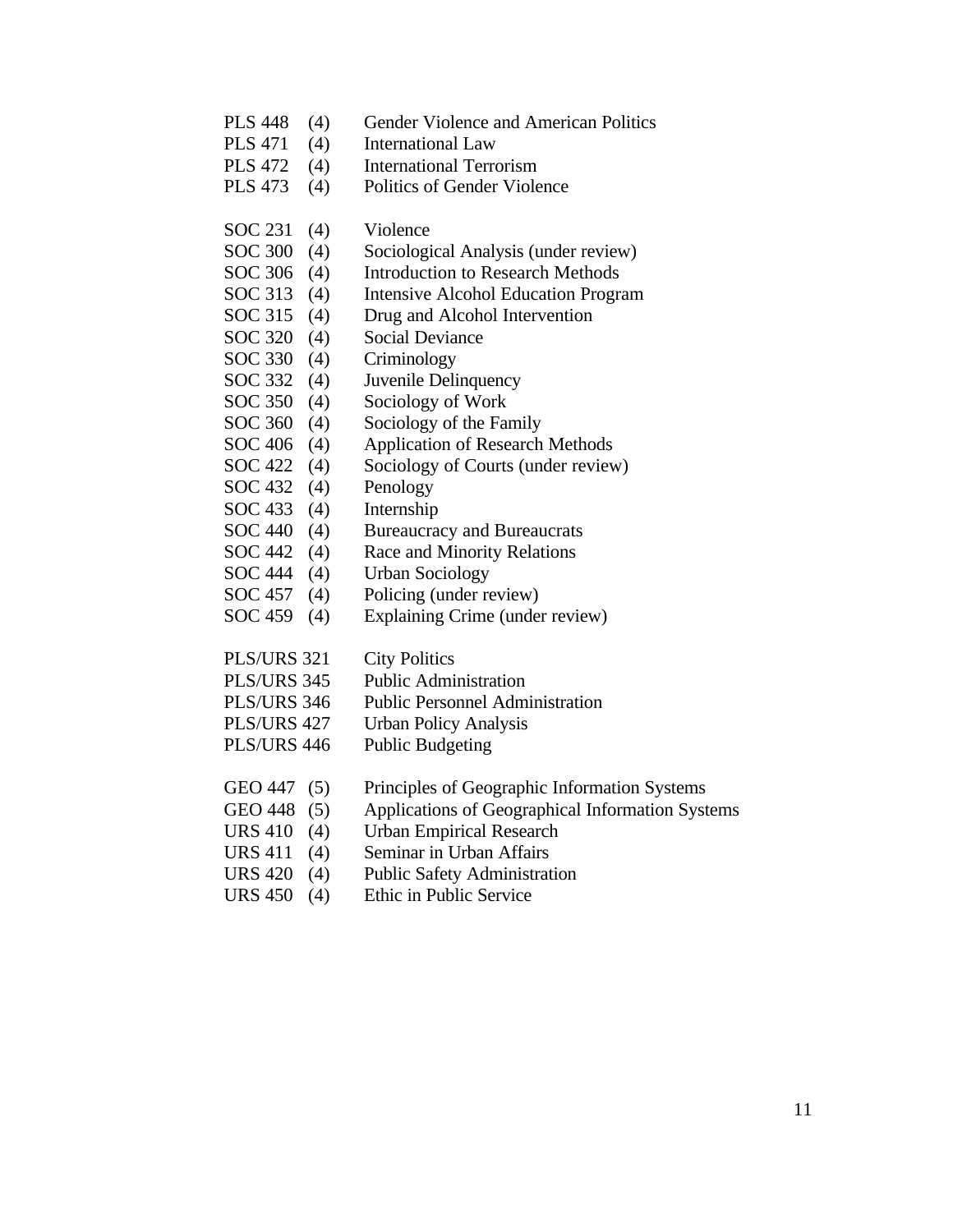#### **Political Science/PLS**

#### *210-4 Introduction to Quantitative Methods of Political Science*

Uses of quantitative political data with emphasis on contemporary research applications. Survey design and questionnaire construction. Analysis and interpretation of data. Prerequisite: MTH 102 or level 3 on placement exam.

#### *321-4 City Politics*

(Also listed as URS 321.) Governments and politics of metropolitan regions, government structure and functions, and interest and power relations.

# *322-4 State Government*

Survey and analysis of the structures and functions of the American states with special attention to the problems of federal-state and state-local relations, legislative apportionment, and urban growth.

#### *323-4 Government of Ohio*

Organization and functions of the government of Ohio with special attention to development, social structure, legal status, electoral processes, and fiscal problems.

#### *340-4 Law and Society*

Theories of law; in addition to the nature and functions of the judicial process.

#### *342-4 Civil Liberties I: The First Amendment*

Cases and related materials on the Bill of Rights and the Fourteenth Amendment with emphasis on the First Amendment freedoms: freedom of speech, of the press, and of religion.

#### *343-4 Civil Liberties II: Due Process and Equal Protection*

Cases and related materials on the enforcement of civil rights and liberties through the due process and equal protection claims of the Fourteenth Amendment.

#### *345-4 Public Administration*

(Also listed as URS 345.) Nature and scope of public administration, administrative law, and public interest in the administrative process.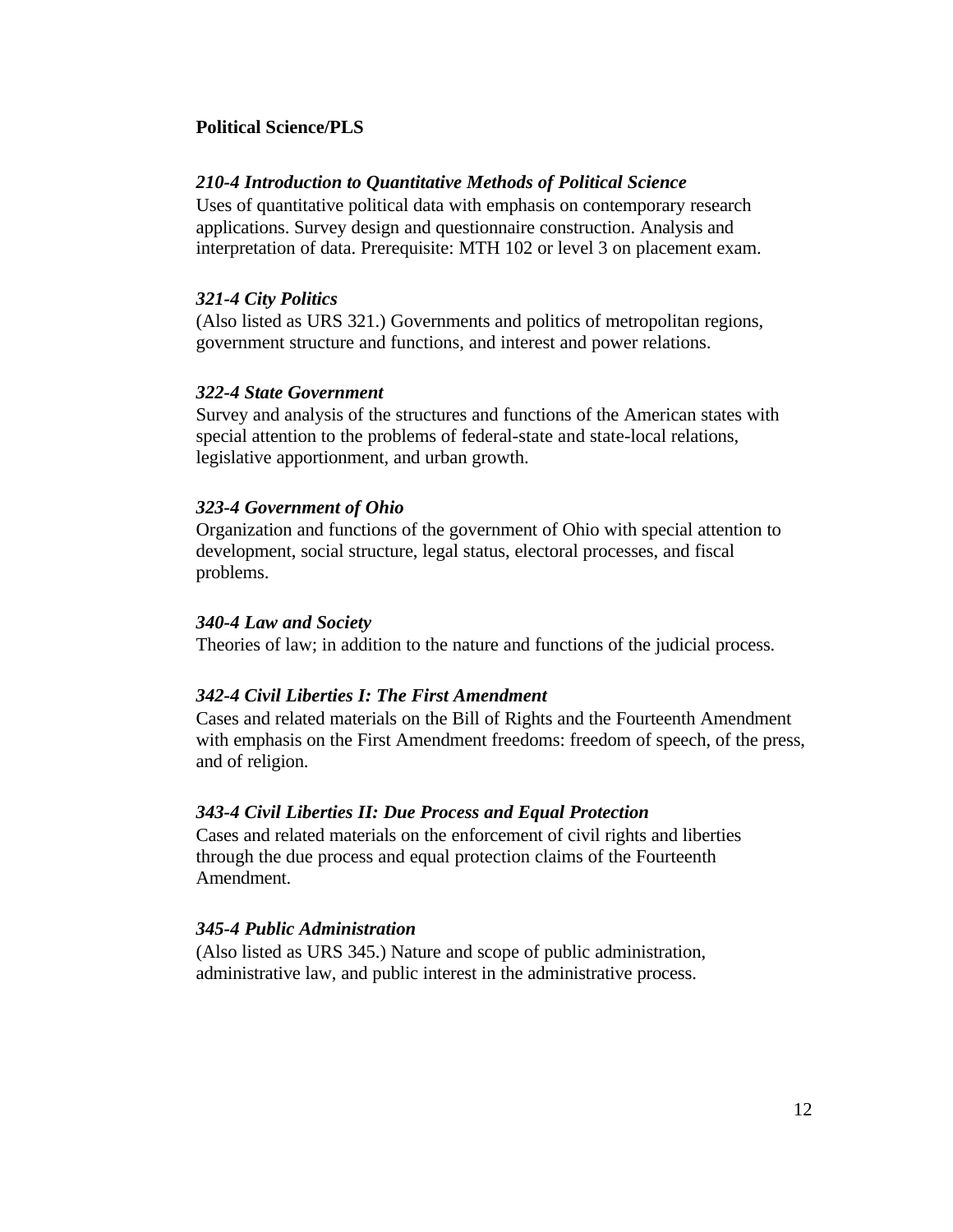# *346-4 Public Personnel Administration*

(Also listed with URS 446) Methods of employment, training, compensation, and employee relations in various levels of civil service. Examines organizations of public employees.

#### *375-4 Human Rights in the USA*

Examines controversies over human rights in the U.S. and considers contending definitions of human rights and debates over policy by focusing on a range of issues including immigration, pornography, gay rights, race relations, and poverty.

#### *427-4 Urban Policy Analysis*

(Also listed as URS 427.) Study of selected urban problems and their relationship to the political environment. Use of simulation gaming to understand community development processes.

#### *435-4 Political Corruption in America*

Analysis of political corruption in America, including campaigns and elections, graft, the executive branch, congressional ethics, corruption in law enforcement, organized crime, and abuse of authority.

#### *436-4 Criminal Law*

Examines the nature of the criminal law and reviews the law pertaining to criminal liability; inchoate crimes; the elements of crimes against persons, property, and habitation; and the defenses to criminal actions.

#### *437-4 Criminal Procedure*

Examines the constitutional protections that the individual has when confronting the criminal justice system and examines the case law surrounding the Fourth Amendment (search and seizure), Fifth Amendment (self-incrimination), and Sixth Amendment (right to counsel).

#### *440-4 Constitutional Law*

Cases in which provisions of the Constitution have been judicially interpreted. Also examines federal systems, separation of powers, and limits on government.

#### *442-4 The American Criminal Justice System*

Survey of the American criminal justice system concentrating on political aspects. Police, judges, attorneys, Supreme Court decisions, crime, and public opinion.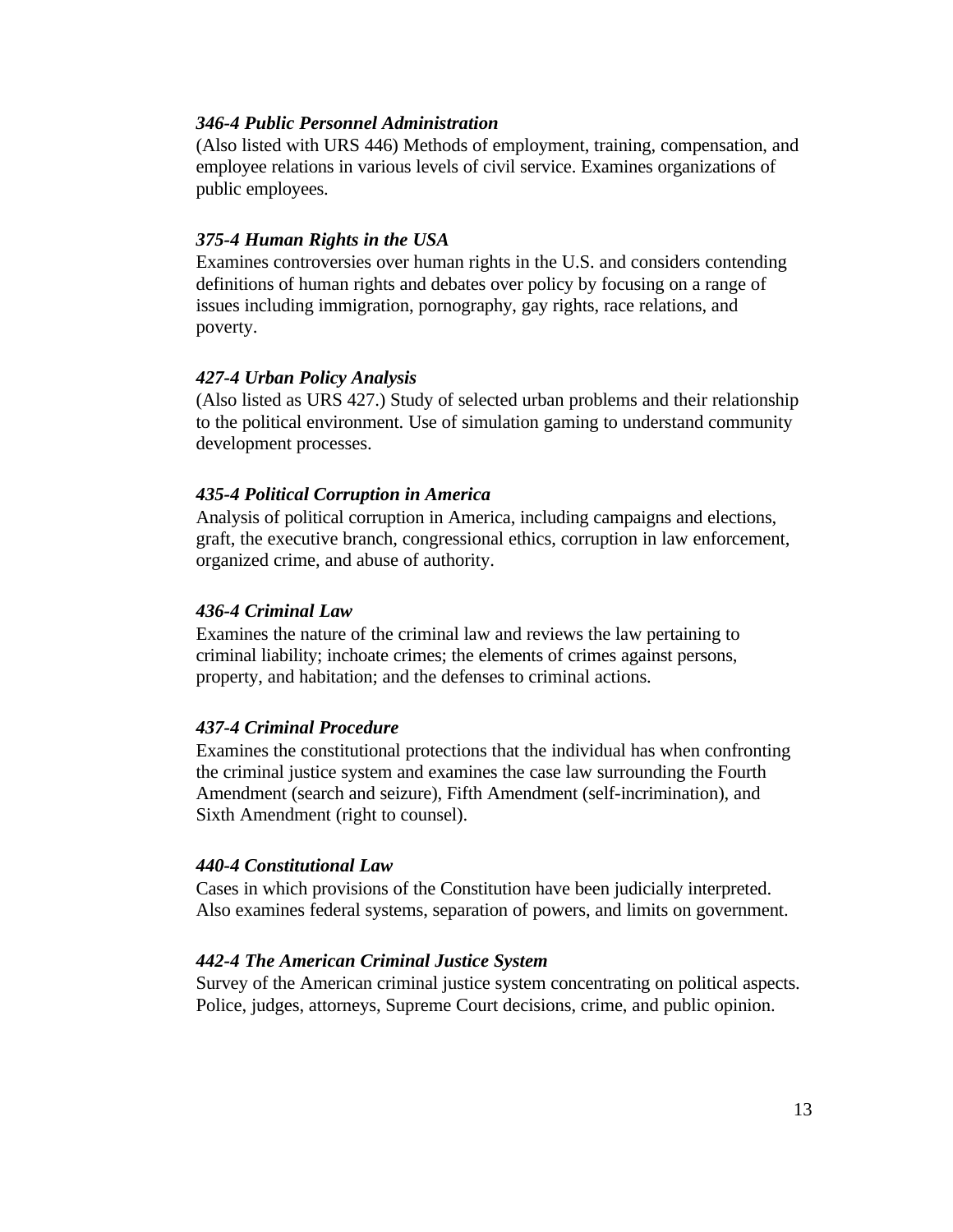#### *443-4 Administrative Law Procedure*

Study of the law controlling the process by which public agencies make and administer policy. Topics include policy formulation and budgeting, legislative delegation, administrative agencies, rule making, and adjudication.

#### *446-4 Public Budgeting*

(Also listed with URS 446) Examination of the major phases of the governmental budget cycle; types of budget; budgetary reform; economic and public policy impact of government budgeting; decision-making process; and legislative/executive relations in budget formation and implementation.

#### *448-4 Gender Violence and American Politics*

Examines gender violence in the U.S. Considers the range of violence, its sources, and solutions. Topics include domestic violence, rape, eating disorders, reproductive rights, and pornography.

#### *471-4 International Law*

Study of rules governing the conduct of international politics with emphasis on their relevance to current world problems.

#### *472-4 International Terrorism*

Surveys the phenomenon of terrorism: who employs it, how and why it occurs in international politics, and how targets respond to terrorism. The special problems terrorism creates for democracies and the politics of hostage-taking are examined. Prerequisite: PLS 222.

#### *473-4 Politics of Gender Violence*

A cross-cultural examination of women's human rights and gender violence. Considers the range of violence, its sources, and solutions. Topics include domestic abuse, rape, female circumcision, purdah, anorexia, and reproductive rights.

# **SOCIOLOGY/SOC**

#### *231-3 Violence*

Defines violence, explores patterns at individual and group levels, and examines explanations for change in quantity and intensity. Areas covered include criminal violence, domestic violence, rape, homicide, and genocide.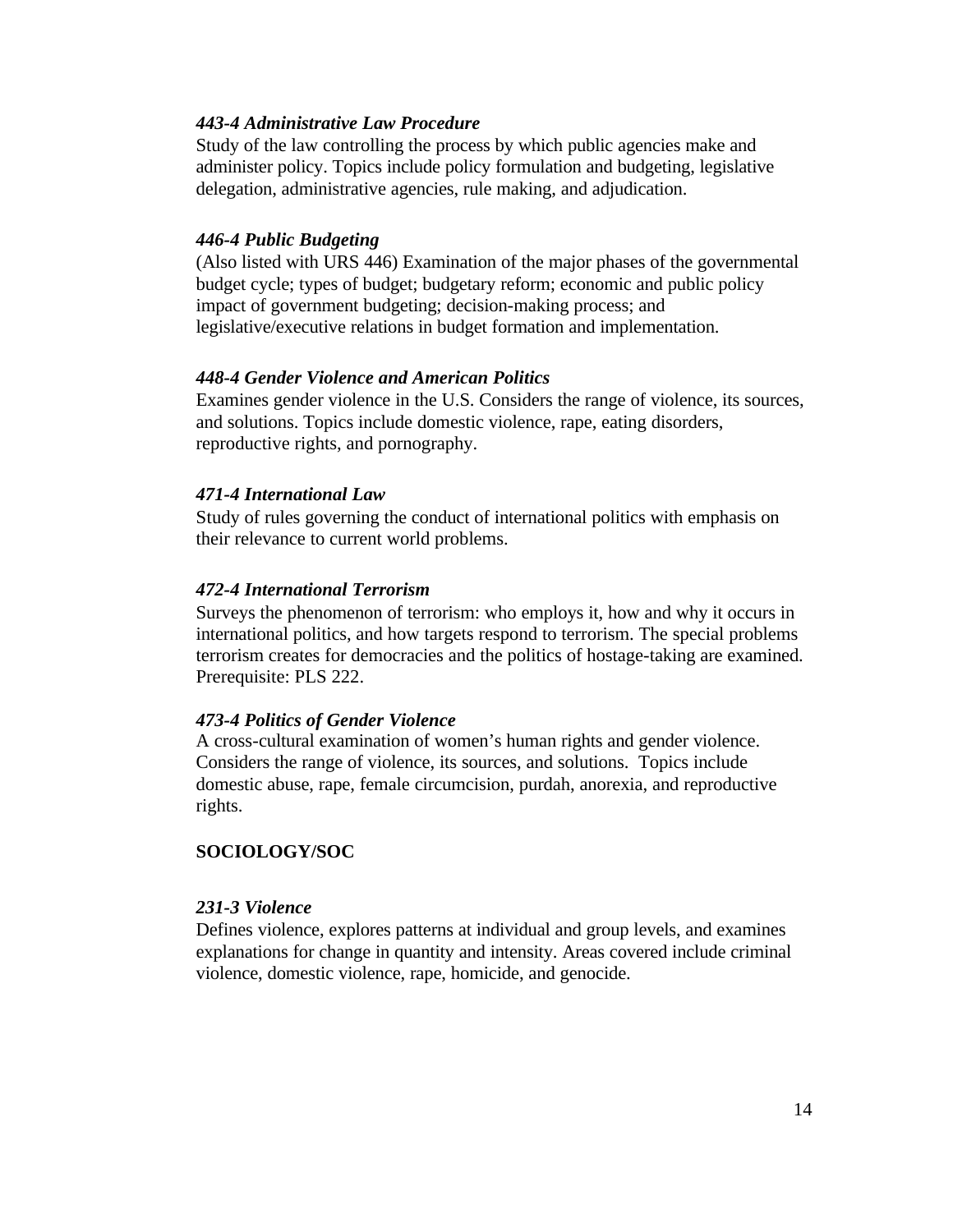#### *300-4 Sociological Analysis (under review by university committees)*

#### *306-4 Introduction to Research Methods*

Philosophical and applied issues of sociological investigation. Various means of collecting sociological data are analyzed. Prerequisite: SOC 200.

#### *313-1 Intensive Alcohol Education Program*

Students are observer/participants in the intensive alcohol education program which presents individuals with factual material about the effect of substance abuse, both physically and socially, so that they can make knowledgeable decisions about their usage. Graded pass/unsatisfactory.

#### *315-3 Drug and Alcohol Intervention Workshop*

Participant observation of the intervention and treatment of drug and alcohol problems including therapy and counseling groups, client/therapist contact, and professionals practicing intervention and confrontation techniques. May be taken for letter grade or pass/unsatisfactory. Prerequisite: (*one* of the following) SOC 320 or permission of instructor.

#### *320-4 Sociology of Deviant Behavior*

Extensive exploration of the various sociological approaches to the study of deviance and social disorganization with emphasis on contemporary sociological theory and research. Prerequisite: SOC 200.

#### *330-4 Criminology*

Survey of crime, some causal theories, and attempts at crime prevention in the United States. Prerequisite: SOC 200.

#### *332-4 Juvenile Delinquency*

Problems of definition and treatment of delinquency. Preparation for further study and work with delinquents.

#### *350-4 Sociology of Work*

Investigation, analysis, and discussion of contemporary theories focusing on the relationship of the individual to work.

#### *360-4 Sociology of Family*

Sociological analysis of family development over its life cycle. Involved is the relationship of the family to society and the individual. Topics include courtship, marriage, parenthood, adulthood, and aging. Prerequisite: SOC 200.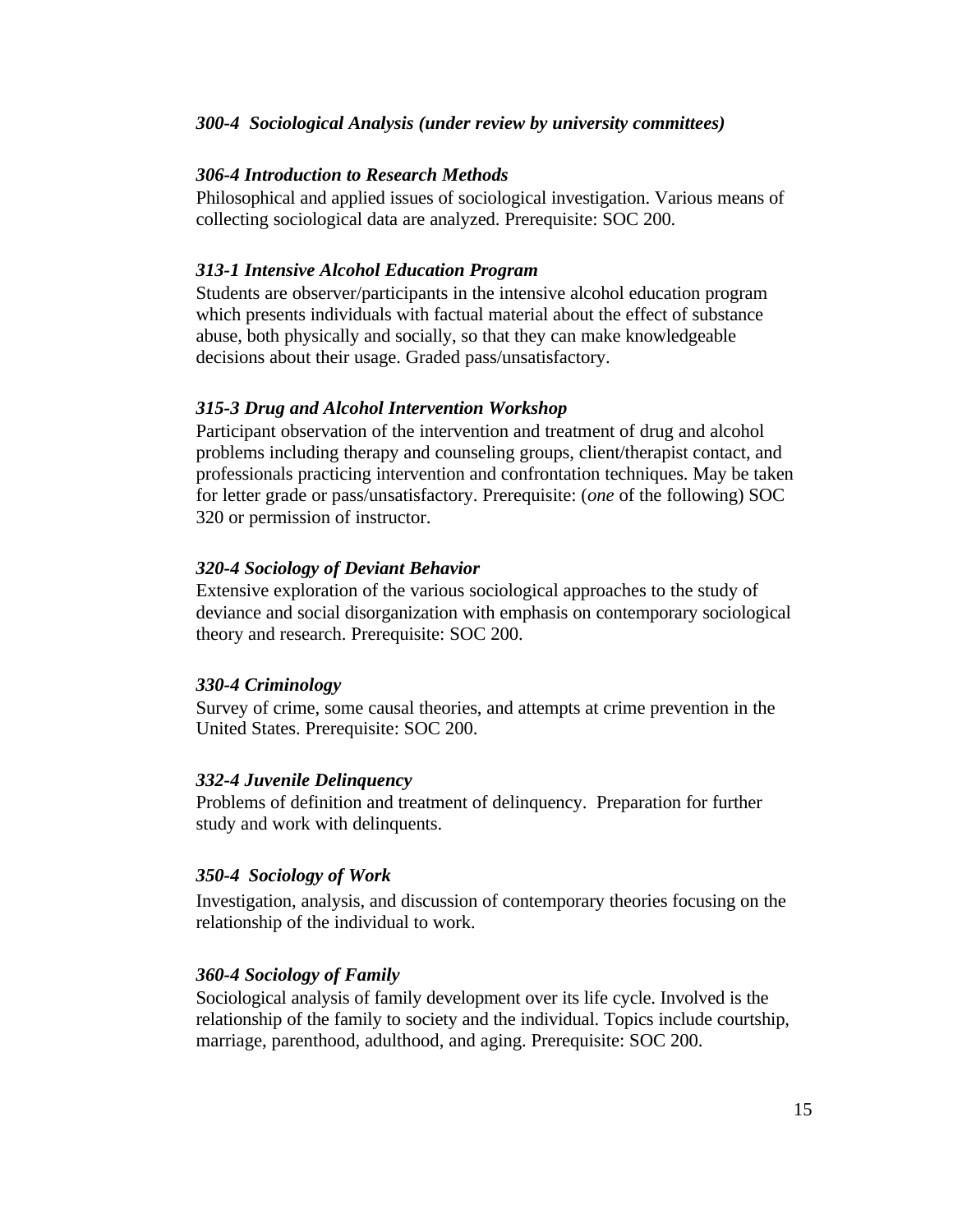# *406-4 Applications of Research Methods*

Advanced course in social research techniques that provides students the opportunity to design and carry out a full-scale research project within a seminarlike class setting. Students are encouraged to select research problems related to their major interest areas. Prerequisite: PLS 210 or SOC 306.

# *422-4 Sociology of the Courts (under review by university committees)*

# *432-4 Penology*

Historical development and critical assessment of penal institutions. Field visits to selected institutions. Prerequisite: SOC 330 or 332 or permission of instructor.

# *433-4 Internship in Corrections and Family*

Supervised field experience in corrections and family agencies (probation, parole, jail, juvenile, adult, and aging). Requires readings, a log, progress reports, and a paper synthesizing readings and field experience.

# *439-4 Explaining Crime (under review by university committees)*

# *440-4 Bureaucracy and Bureaucrats*

Examination of the nature of modern bureaucratic organizations, their place in society, and consequences of bureaucratic forms for their members and society.

# *442-4 Race and Minority Relationships*

Study of intergroup, racial, and ethnic group relations including the processes and consequences of conflict, prejudice, and discrimination.

# *444-4 Urban Sociology*

Deals with the role of cities in past and present societies, the social and cultural implications of urban living, and special problems associated with city life. Prerequisite: SOC 200.

*457-4 Social Policy (under review by university committees)*

*459-4 Explaining Crime: From Beccaria to Thornberry (under review by university committees)*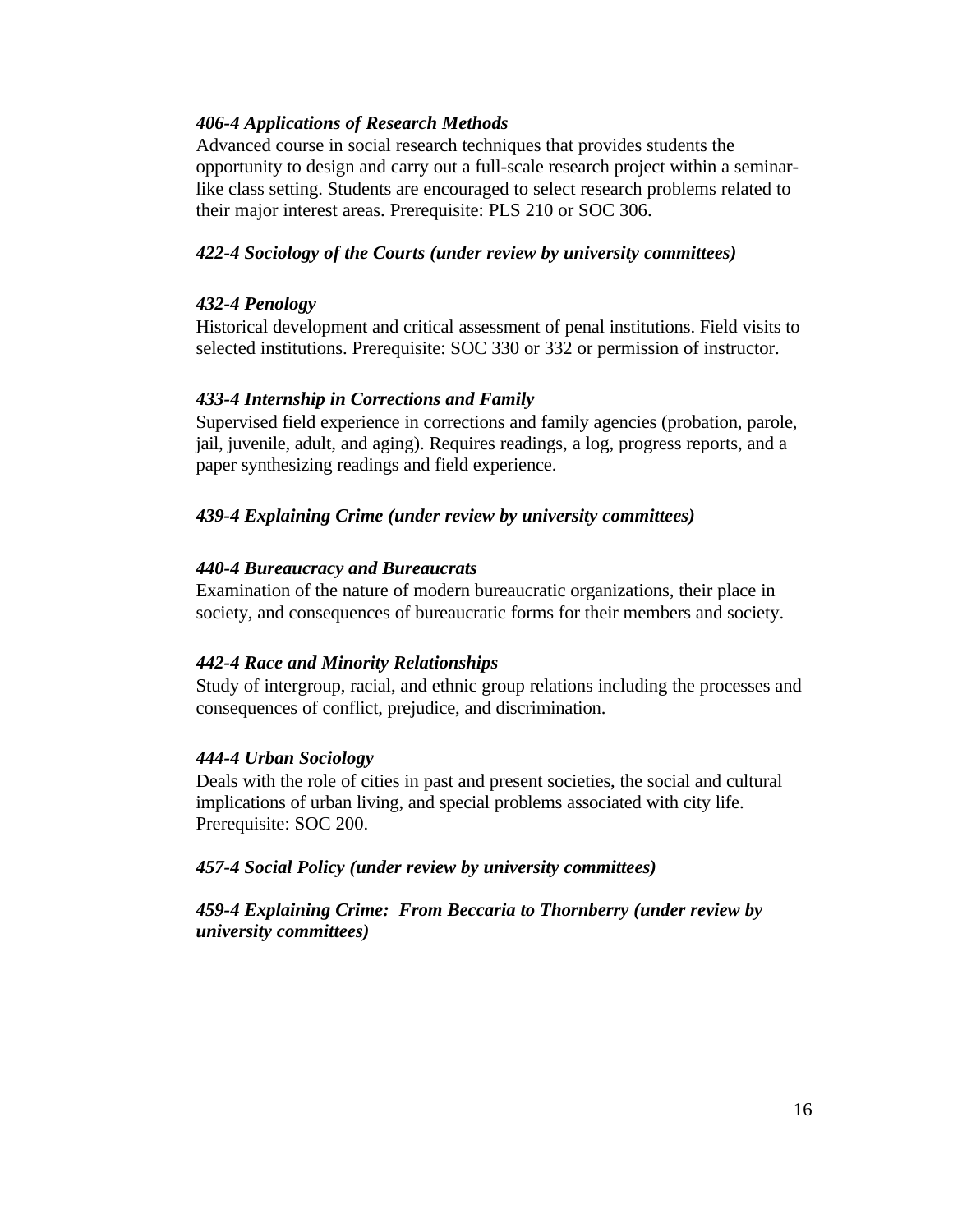# **GEOGRAPHY/GEO and URBAN AFFAIRS/URS**

#### **GEO**

#### *447-5 Geographic Information Systems (GIS)*

Principles, structures and applications of geographic information systems and utilization of data from topographic, remotely sensed and photogrammetric sources. Prerequisite: GEO 365 or permission of instructor.

#### *448-5 GIS Applications*

Apply GIS techniques to solve public/private sector information and development problems. Solutions entail data analysis and forecasting, using ARC/INFO geographic information system methods. Prerequisite: GEO 447.

# **URS**

#### *321-4 City Politics*

(Also listed as PLS 321.) Governments and politics of metropolitan regions, government structure and functions, and interest and power relations.

#### *345-4 Public Administration*

(Also listed as PLS 345.) Nature and scope of public administration; administrative law; and public interest in the administrative process.

#### *346-4 Public Personnel Administration*

(Also listed as PLS 346.) Methods of employment, training, compensation, and employee relations in various levels of civil service. Examines organizations of public employees.

#### *410-4 Urban Empirical Research*

Introduces students to research and data collection methods used to explore and explain urban issues. Preparation course for URS 411 and students interested in empirical research. Investigates what makes research useful, valid, and ethical. Requires evaluating and developing research designs.

#### *411-4 Seminar in Urban Affairs*

Includes development of a major research paper and a bibliography in urban affairs. Prerequisite: URS 311 and 410.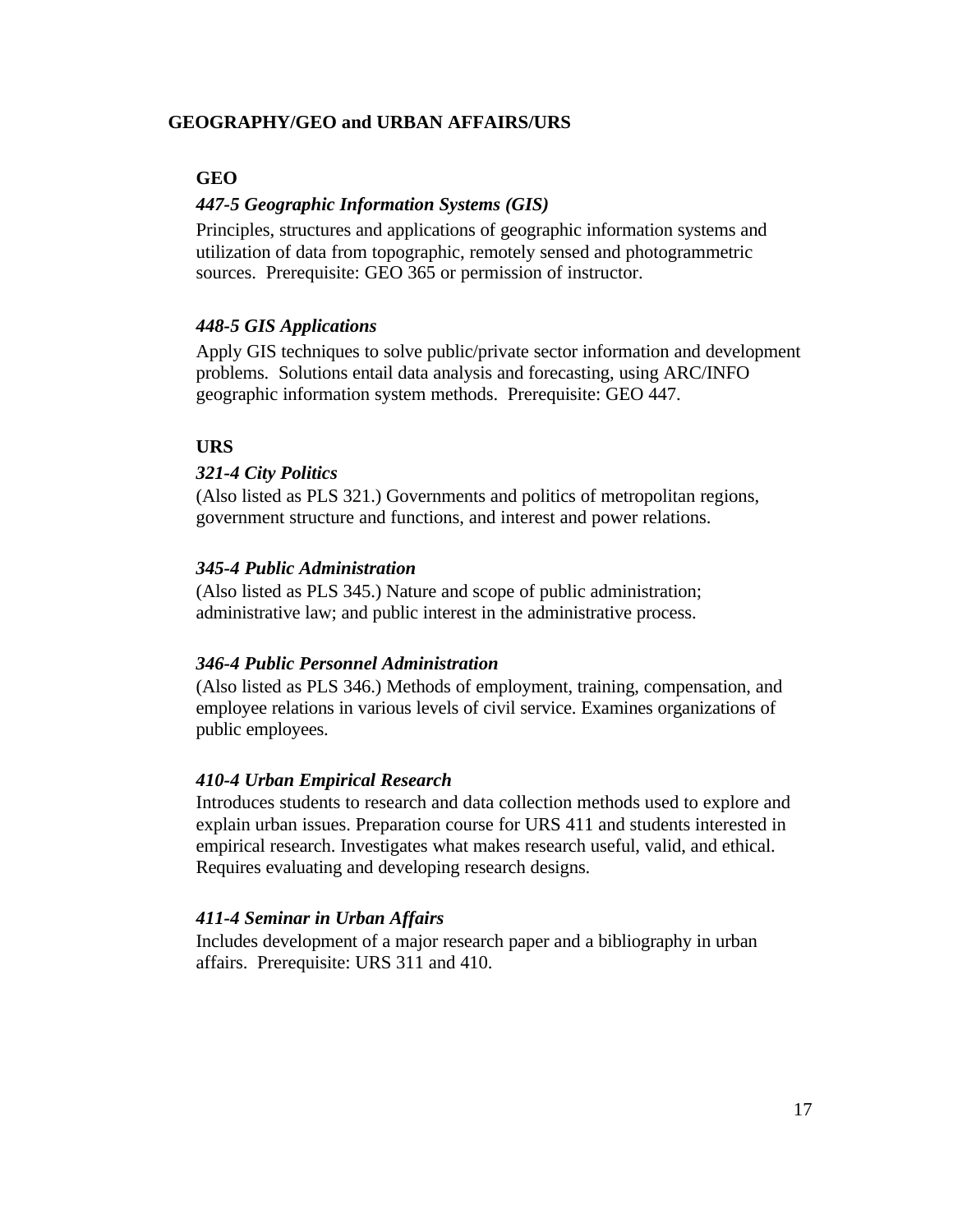#### *417-4 Public Sector Labor Relations*

Examines collective bargaining, the negotiation process, impasse resolution, and contract and grievance administration in local government.

#### *420-4 Public Safety Administration*

Policing, corrections, fire, emergency medical services, and emergency management systems will be examined to provide an understanding of the services offered, technologies used, problems faced, and alternatives available in each of these areas.

#### *427-4 Urban Policy Analysis*

(Also listed as PLS 427.) Study of the policy development process and its relationship to past and current urban issues. The course focuses on a current urban issue through discussion, reading and research.

#### *446-4 Public Budgeting*

(Also listed as PLS 446.) Examination of the major phase of the governmental budget cycle, types of budget, budgetary reform, economic and public impact of government budgeting, decision-making process, and legislative/executive relations in budget formation and implementation.

#### *450-4 Ethics in Public Service*

Systematic development of ethics in public service, including individual roles and obligations, values, standards, and codes of conduct.

- C*. Evaluation of the Criminal Justice Degree After Implementation*. The evaluation of the program will include the following: 1) instructor evaluations; 2) exit interviews with the Director; 3) monitoring of enrollment; 4) survey of the majors after three years; 5) alumni survey after five years; 6) consultation with Sinclair after three years to examine the compatibility of both programs; and 7) review of the capstone papers by the Director.
- D*. Special Accreditation.* There are no accreditation programs related to the degree.

# **VII. STAFFING QUALIFICATIONS**

*Number and Qualifications of Full-Time Faculty Needed in the Criminal Justice Degree*. Faculty who will teach in the Criminal Justice Program now teach in the College of Liberal Arts. The list of faculty below includes their highest degree, degree granting institution and home department.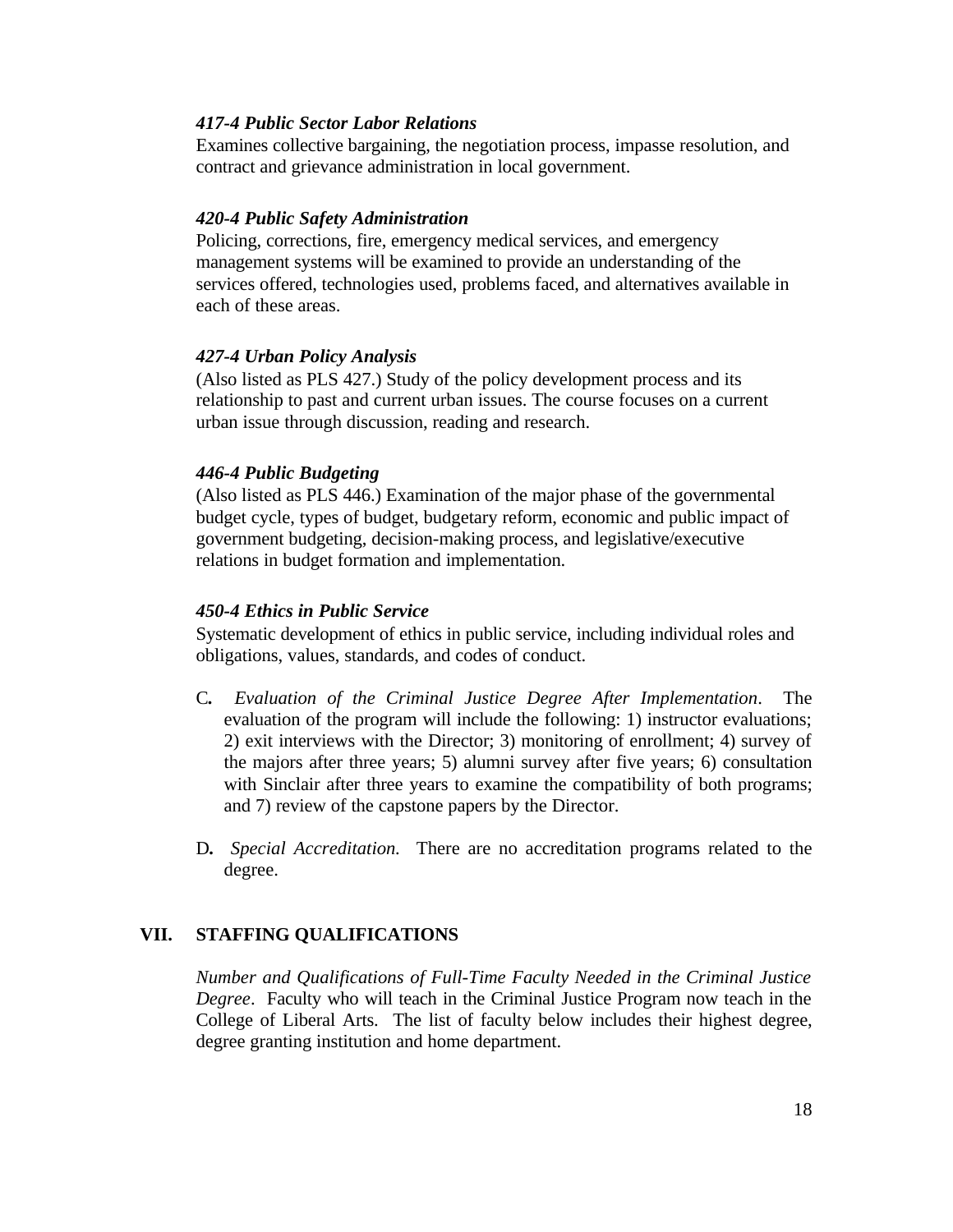| <b>Professor</b>         | Degree                                  | <b>Academic Discipline</b>   |
|--------------------------|-----------------------------------------|------------------------------|
|                          |                                         |                              |
| Marlese Durr             | Ph.D., SUNY-Albany                      | Sociology                    |
| <b>Jack Dustin</b>       | Ph.D., University of Delaware           | <b>Urban Affairs</b>         |
| <b>Edward Fitzgerald</b> | Ph.D., Boston University                | <b>Political Science</b>     |
|                          | J.D., Boston College Law School         |                              |
| December Green           | Ph.D., Emory University                 | <b>Political Science</b>     |
| William Pammer           | Ph.D., University of Oklahoma           | <b>Public Administration</b> |
| <b>Tracey Steele</b>     | Ph.D., University of Texas, Austin      | Sociology                    |
| James Walker             | Ph.D., University of California-Berkley | <b>Political Science</b>     |
| Norma Wilcox             | Ph.D., St. Louis University             | Sociology                    |

#### **VIII. FACILITIES AND SUPPORT SERVICES**

A. *Describe Facilities and Equipment Currently Available for the Criminal Justice Degree.* Review of the existing resources shows that the Criminal Justice Degree Program can be implemented with minimum impact. There is adequate classroom space available to accommodate the projected enrollment over a five-year period, with additional capacity available if needed.

The classes for the Criminal Justice Program are all equipped with typical classroom technology such as overhead projectors, chalkboards, and furniture. In addition, computer and video equipment are available for classroom use on both campuses in sufficient supply. Little or no impact on existing facilities and programs is anticipated due to the availability of classrooms and equipment.

- B. *Impact Criminal Justice Program Will Have on Other Programs*. There will be a loss in the number of majors in the Political Science, Sociology, and Urban Studies majors, but there will be no loss of credit hours or classes being taught.
- C. *Additions or Modifications to Facilities and Equipment*. After Millett Hall is renovated, many of the criminal justice classes can be offered in computer labs.
- D. *Plans to Meet Additional Needs for Facilities or Equipment*. Our program needs will be met with the renovation of Millett and the current facilities and equipment.
- E. *Library Resources Related to Criminal Justice*. The Paul Laurence Dunbar Library maintains a collection of primary and secondary criminal justice